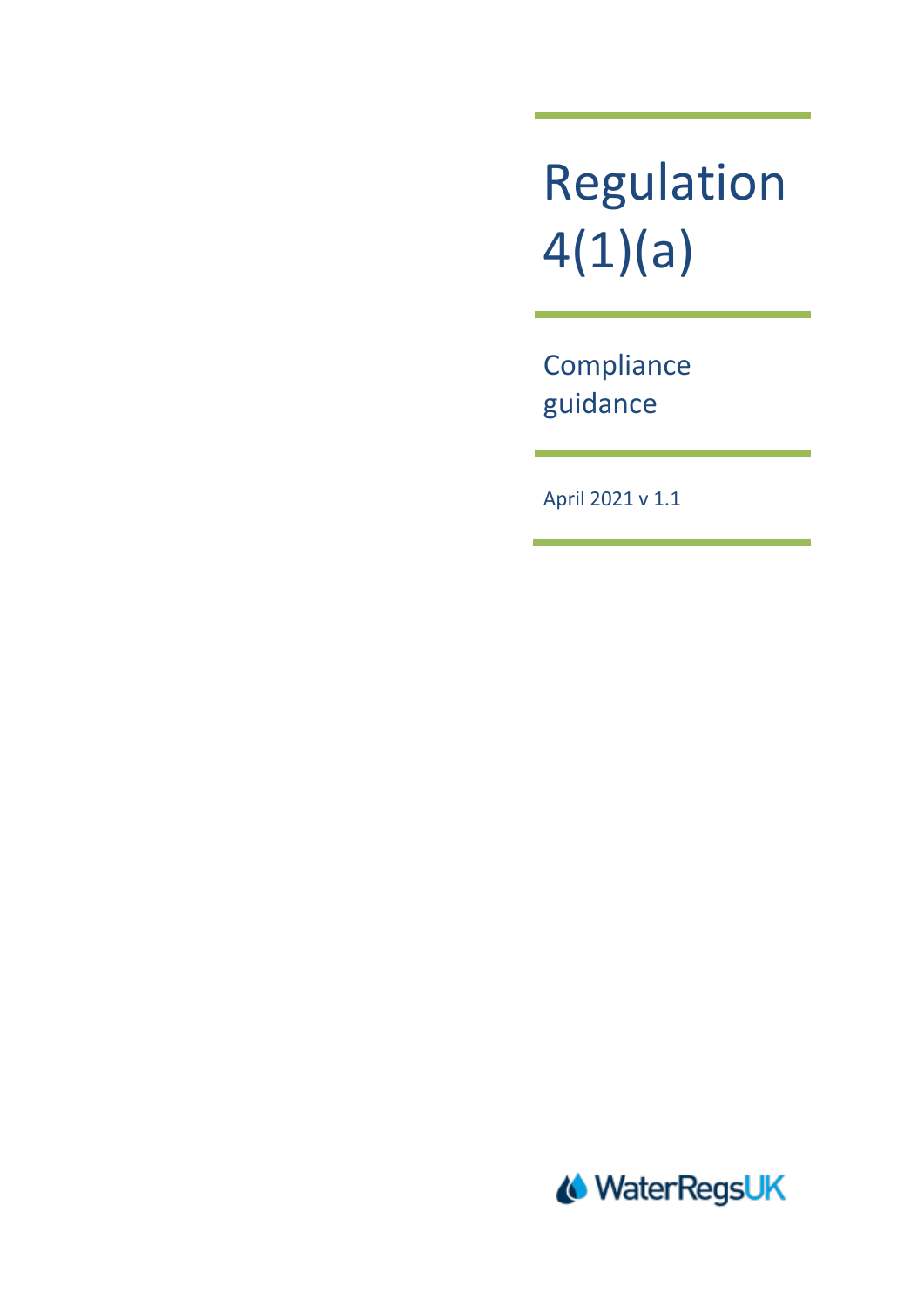#### **DISCLAIMER AND LIMITATION OF LIABILITY**

This document is non-statutory guidance and intended for general guidance purposes only.

**No reliance should be placed on this document for the purposes of designing, producing, installing or otherwise dealing with any product.** This guidance should not be taken as guaranteeing no enforcement action will be taken in respect of it by water undertakers.

Conformity with this guidance document does not guarantee compliance with the Water Supply (Water Fittings) Regulations 1999, the Water Supply (Water Fittings) (Scotland) Byelaws 2014 and the Water Supply (Water Fittings) Regulations (Northern Ireland) 2009 (collectively referred to as 'the regulations' in this document). Please contact your water undertaker for further information.

The scope of this guidance document is limited to requirements of the regulations in respect of regulation 4(1)(a) of the regulations. Water undertakers retain absolute discretion in assessing whether a water fitting is compliant with regulation 4(1)(a) of the regulations.

The information in this guidance document is subject to change, and it should be noted that standards and regulatory requirements may change over time. Water fittings producers, distributors, installers and all other persons should seek their own legal advice.

**For the reasons above, Water Regs UK accepts no liability for loss of goodwill, business, revenue or profits, anticipated savings or wasted expenditure (whether reasonably foreseeable or not) or indirect or consequential loss arising from or in connection with this guidance document.** 

#### **INTRODUCTION**

The regulations impose a legal duty not to install water fittings unless they satisfy the requirements specified in regulation 4. That is to say are they are of an appropriate quality and standard; suitable for the circumstances in which they are used; and compliant with any applicable requirements of schedule 2.

Water undertakers have the statutory duty to enforce the regulations. The purpose of this document is to provide guidance on the acceptance principles in connection with the requirements of regulation 4(1)(a).

It also identifies the information water undertakers may consider as evidence of compliance with those aspects of the regulations relating to the quality and standard of water fittings; that is to say regulation 4 (1)(a).

Those legally responsible for water fittings in a property are required to provide evidence of compliance. They may obtain this from a variety of sources including the water fitting manufacturer, suppliers, installers, specifiers, certification schemes and test laboratories.

Failure to comply with the regulations is a criminal offence.

For further information on the regulations please refer to Water Regulations - What are they and how do they affect you? published on the Water Regs UK website.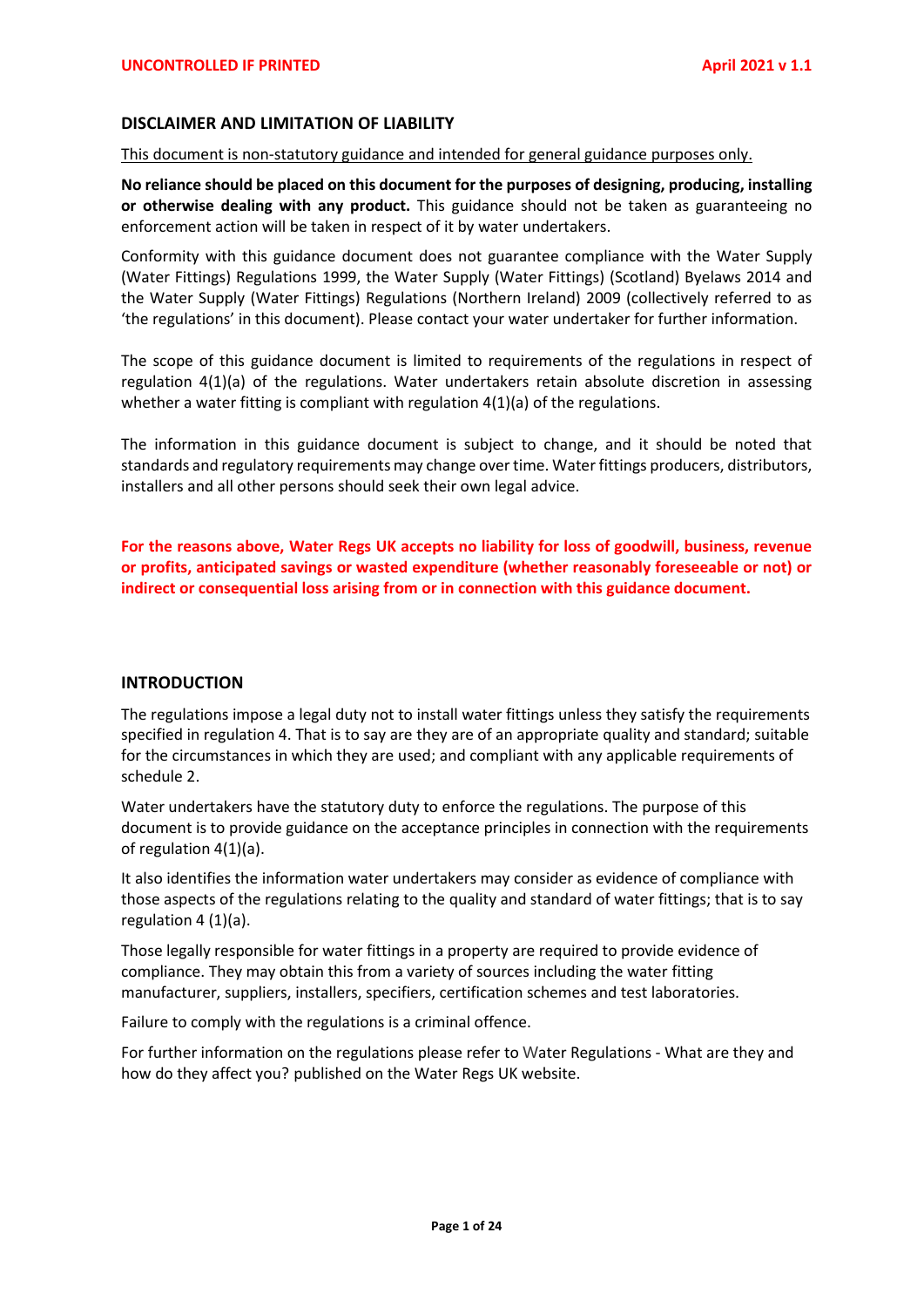# **INDEX**

| <b>Compliance with requirements for water fittings</b><br>Overview of regulations $4(1)$ , $4(2)$ & $4(3)$                                                                                                                                    | 3                          |
|-----------------------------------------------------------------------------------------------------------------------------------------------------------------------------------------------------------------------------------------------|----------------------------|
| <b>Regulatory requirements</b>                                                                                                                                                                                                                | 4                          |
| <b>Acceptance principles</b>                                                                                                                                                                                                                  |                            |
| Water undertaker acceptance<br>Evidence of regulation $4(1)(a)$ conformity<br>Traceability                                                                                                                                                    | 6<br>6<br>6                |
| <b>Evidence of compliance</b>                                                                                                                                                                                                                 |                            |
| <b>Appropriate quality &amp; standard</b><br>Appropriate quality & standard<br>Appropriate quality & standard: mechanical performance                                                                                                         | 8<br>9                     |
| <b>Evidence of compliance</b>                                                                                                                                                                                                                 | 10                         |
| Acceptable evidence of compliance<br>Forms of evidence: mechanical performance<br>CE marking in accordance with the Construction Products Regulation<br>Water fitting certification<br>Performance testing reporting                          | 10<br>10<br>11<br>13<br>15 |
| Summary of evidence of compliance for water fittings<br><b>CE Marking</b><br>Water fitting certification<br>Performance testing: appropriate British Standard or equivalent<br>Performance testing: a specification approved by the regulator | 17<br>19<br>21<br>23       |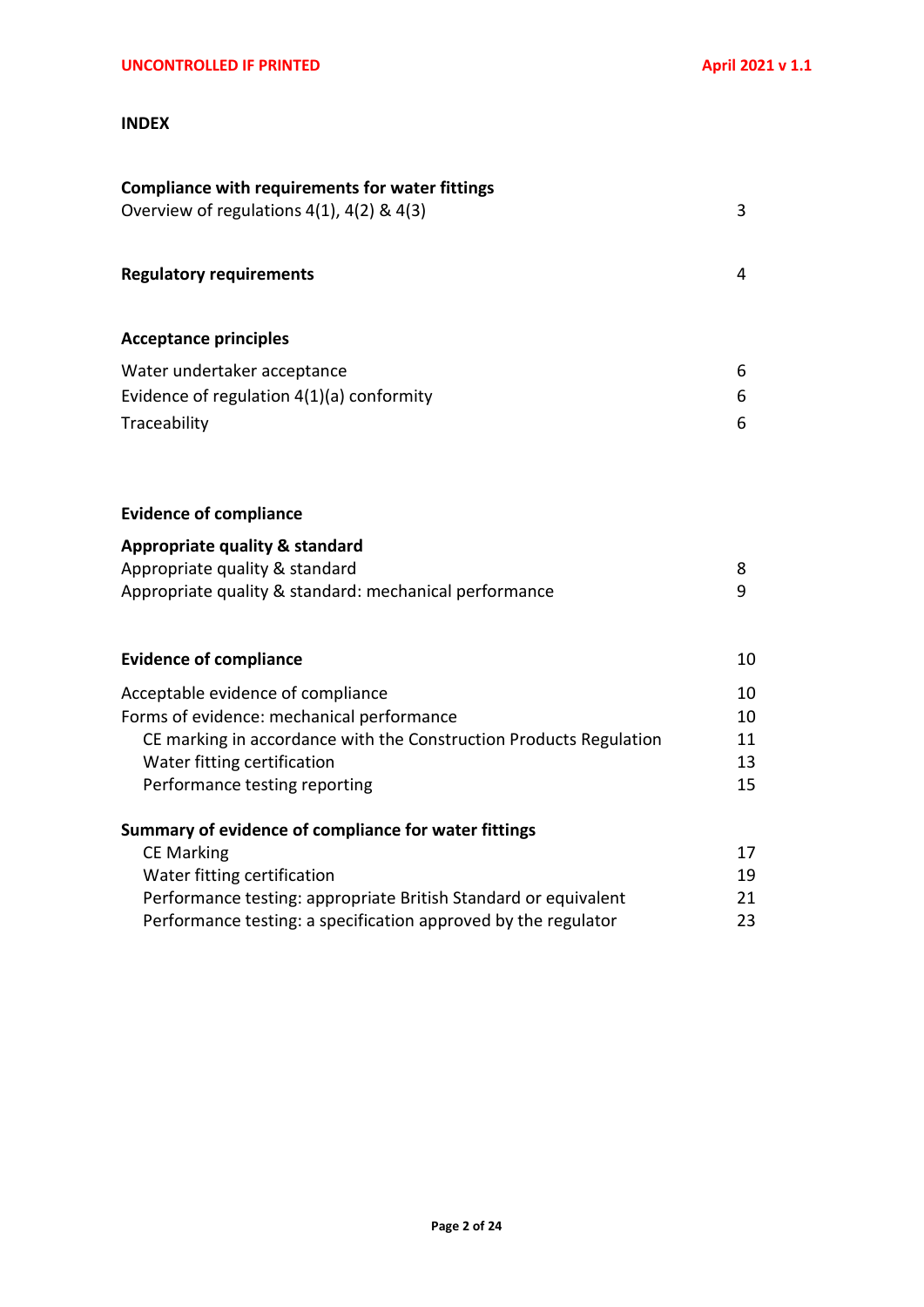## **COMPLIANCE WITH REQUIREMENTS FOR WATER FITTINGS**

### **Overview of regulations 4 (1), 4(2) & 4 (3)**

The regulations play an important role in protecting public health and safeguarding water supplies. Their purpose is to prevent the contamination and waste of water supplied by a water undertaker once it has entered a customer's plumbing system.

Ensuring that water fittings are of an appropriate quality and standard for installation is an integral aspect of the regulations.

The requirements for water fittings are set out in regulation 4, these include being of an appropriate quality and standard, suitable for the circumstances in which a water fitting will be used and compliance with any applicable requirements given in schedule 2.

The requirements relating to the quality and standard of water fittings are set out in regulations 4 (1)(a) and 4(2).

- Regulation 4(1)(a): states every water fitting shall be of an appropriate quality and standard.
- Regulation 4(2): identifies the routes by which to demonstrate a water fitting is of an appropriate quality or standard.

Being of an appropriate quality and standard, that is to say conforming with regulation  $4(1)(a)$  does not, of itself, guarantee compliance with the regulations. This is because a water fitting must comply with all parts of the regulations. Please contact your water undertaker for further information.

Regulation 4(3) requires water fittings to comply with all the applicable requirements of Schedule 2 of the regulations.

In addition to installation and product specific requirements Schedule 2 includes: -

• Paragraph 2(1) 'Materials and substances in contact with water' sets out that:

Unless paragraph 2(2) of Schedule 2 applies, '….no material or substance, either alone or in combination with any other material or substance or with the contents of any water fitting of which it forms a part, which causes or is likely to cause contamination of water shall be used in the construction, installation, renewal, repair or replacement of any water fitting which conveys or receives, or may convey or receive, water supplied for domestic or food production purposes.'

• Paragraph 15 makes provision for the prevention of backflow, to ensure that every water system shall contain an adequate device or devices for preventing backflow of fluid from any appliance, fitting or process from occurring.

Guidance and information regarding the suitability of non-metallic materials for use in contact with water required to be wholesome is given in the guidance document 'BS 6920 Compliance Overview'.

Although currently there are no water quality testing requirements for metals in contact with drinking water, this position may change as a result of the work being undertaken by the Four Member States Initiative (4MSi). Germany, France, the Netherlands, Denmark and the United Kingdom have agreed on collaboration in the harmonisation of tests for the suitability of all materials in contact with drinking water.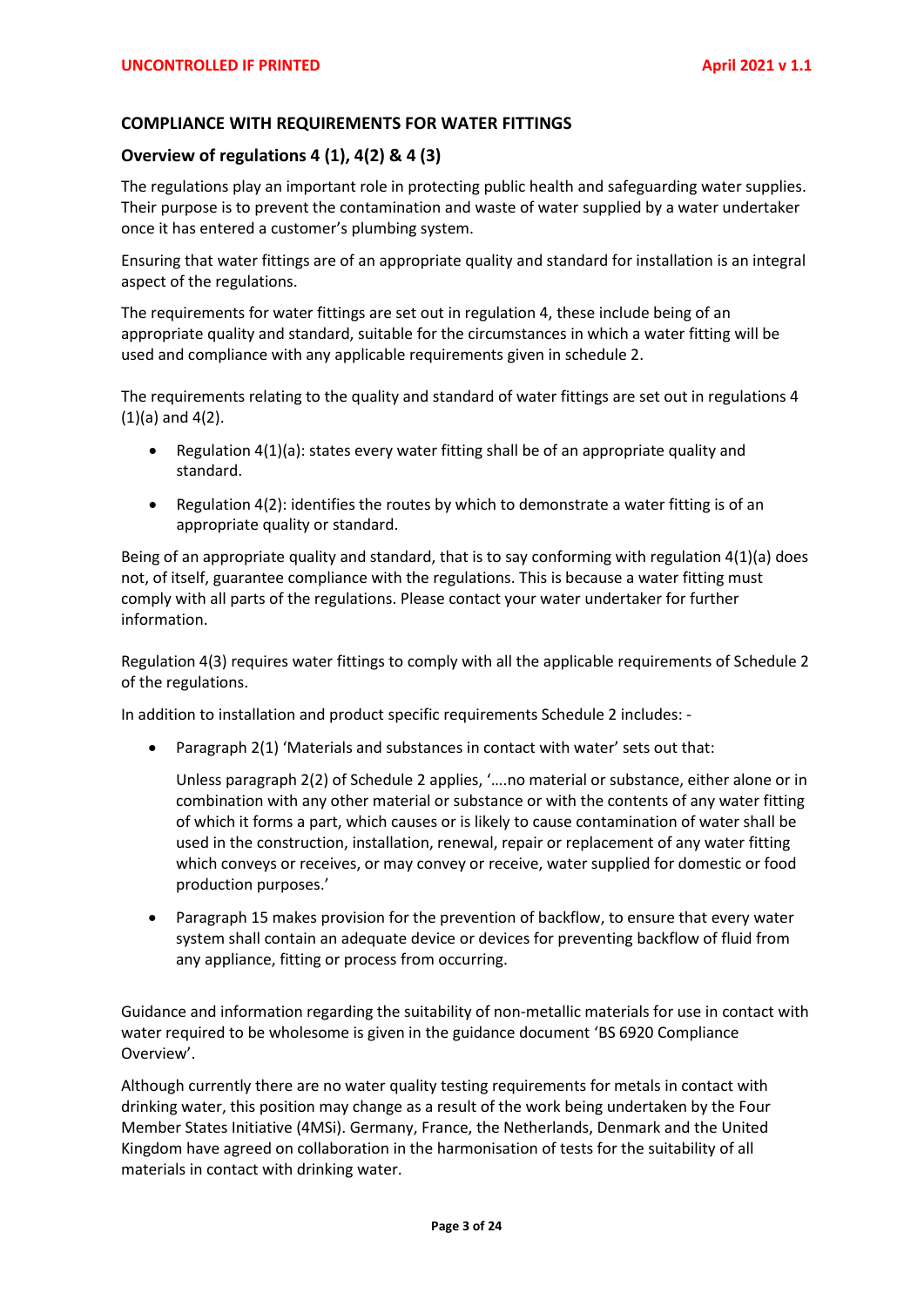# **REGULATORY REQUIREMENTS**

#### **England & Wales: the Water Supply (Water Fittings) Regulations 1999**

Requirements of regulation 4 (1)(a),  $4(2)$  &  $4(3)^1$ 

- (1) Every water fitting shall-
	- (a) be of an appropriate quality and standard […]
- (2) For the purposes of this regulation, a water fitting is of an appropriate quality or standard only if–
	- (a) it bears an appropriate CE marking in accordance with Regulation (EU) No 305/2011 of the European Parliament and of the Council laying down harmonised conditions for the marketing of construction products and repealing Council Directive 89/106/EEC
	- *(b)* [This *sub-paragraph (b) is blank following amendments under the Water Supply (Water Fittings) (Amendment) Regulations 1999*]
	- (c) it conforms to an appropriate British Standard or some other national specification of an EEA State which provides an equivalent level of protection and performance; or.
	- (d) It conforms to a specification approved by the regulator.

(3) Every water fitting shall comply with the requirements of Schedule 2 to these Regulations as it applies to that fitting.

# **Scotland: the Water Supply (Water Fittings) (Scotland) Byelaws 2014**

Requirements of Byelaw 4(1)(a), 4(2) & 4(3)

- (1) Every water fitting shall-
	- (a) be of an appropriate quality and standard […]
- (2) A water fitting is of an appropriate quality or standard only if it  $-$ 
	- (a) bears an appropriate CE marking in accordance with Regulation (EU) No 305/2011 of the European Parliament and of the Council laying down harmonised conditions for the marketing of construction products and repealing Council Directive 89/106/EEC(a);
	- (b) conforms to an appropriate British Standard or some other national specification of an EEA State which provides an equivalent level of protection and performance; or
	- (c) conforms to an appropriate specification approved pursuant to regulation 4(2)(d) of the Water Supply (Water Fittings) Regulations 1999.
- (3) Without prejudice to paragraph (2), every water fitting must comply with the requirements of Schedule 2 as it applies to that fitting.

### **Northern Ireland: the Water Supply (Water Fittings Regulations (Northern Ireland) 2009**

Requirements of regulation 4(1)(a), 4(2) & 4(3)

- (1) Every water fitting shall-
	- (a) be of an appropriate quality and standard […]
- (2) For the purposes of this regulation, a water fitting is of an appropriate quality or standard only if  $-$ (a) it bears an appropriate CE marking in accordance with the Directive;
	- (b) it conforms to an appropriate harmonised standard or European technical approval;
	- (c) it conforms to an appropriate British Standard or some other national specification of an EEA State which provides an equivalent level of protection and performance; or
	- (d) it conforms with the terms of a specification approved by the Secretary of State or the National Assembly of Wales under The Water Supply (Water Fittings) Regulations 1999.
- (3) Every water fitting shall comply with the requirements of Schedule 2 as it applies to that fitting.

<sup>&</sup>lt;sup>1</sup> Information correct September 2020. Please note a number of revisions have been made since 1999 and further revisions will be made post Brexit.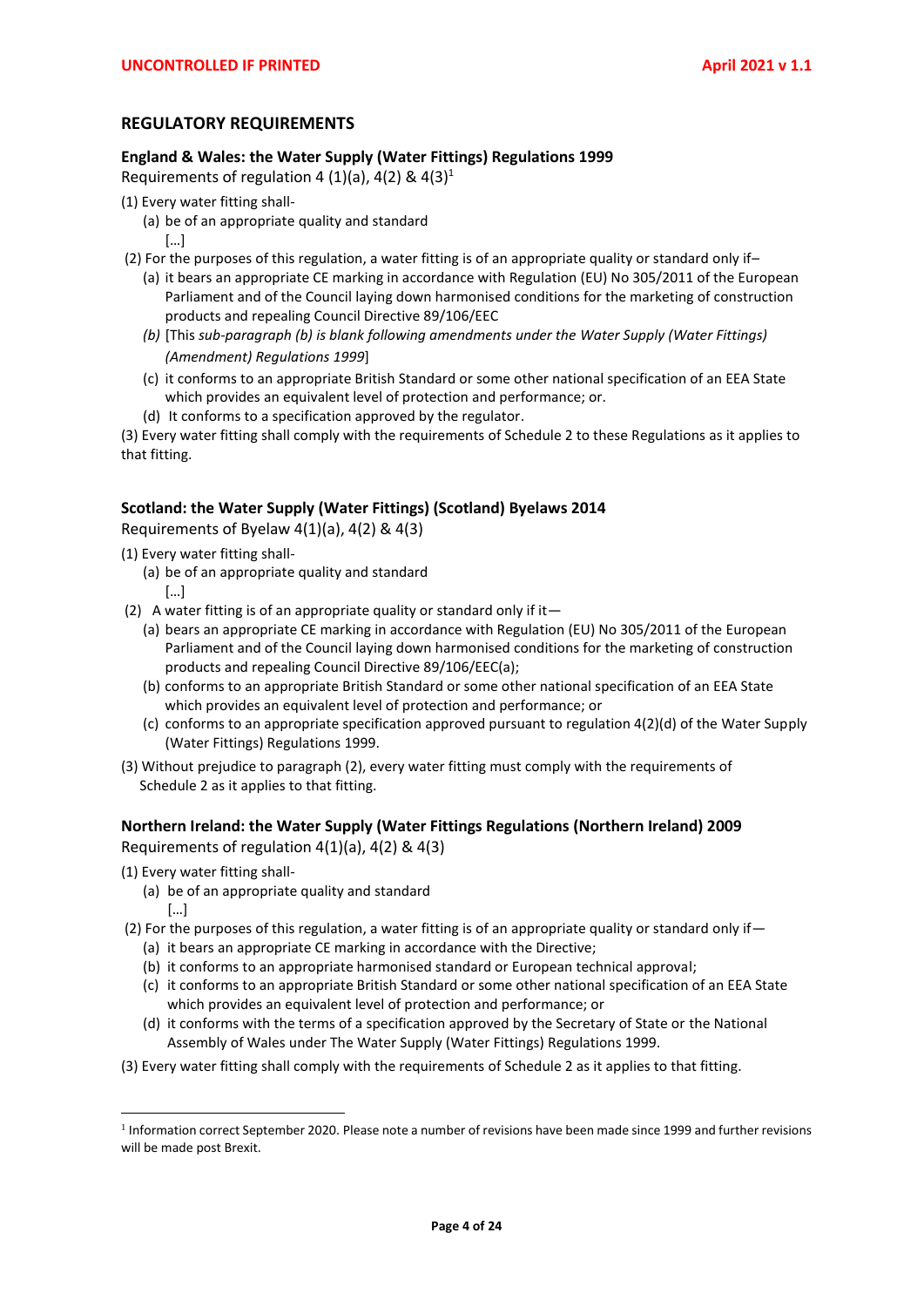# **REGULATION (4)(1)(a) COMPLIANCE: ACCEPTANCE PRINCIPLES**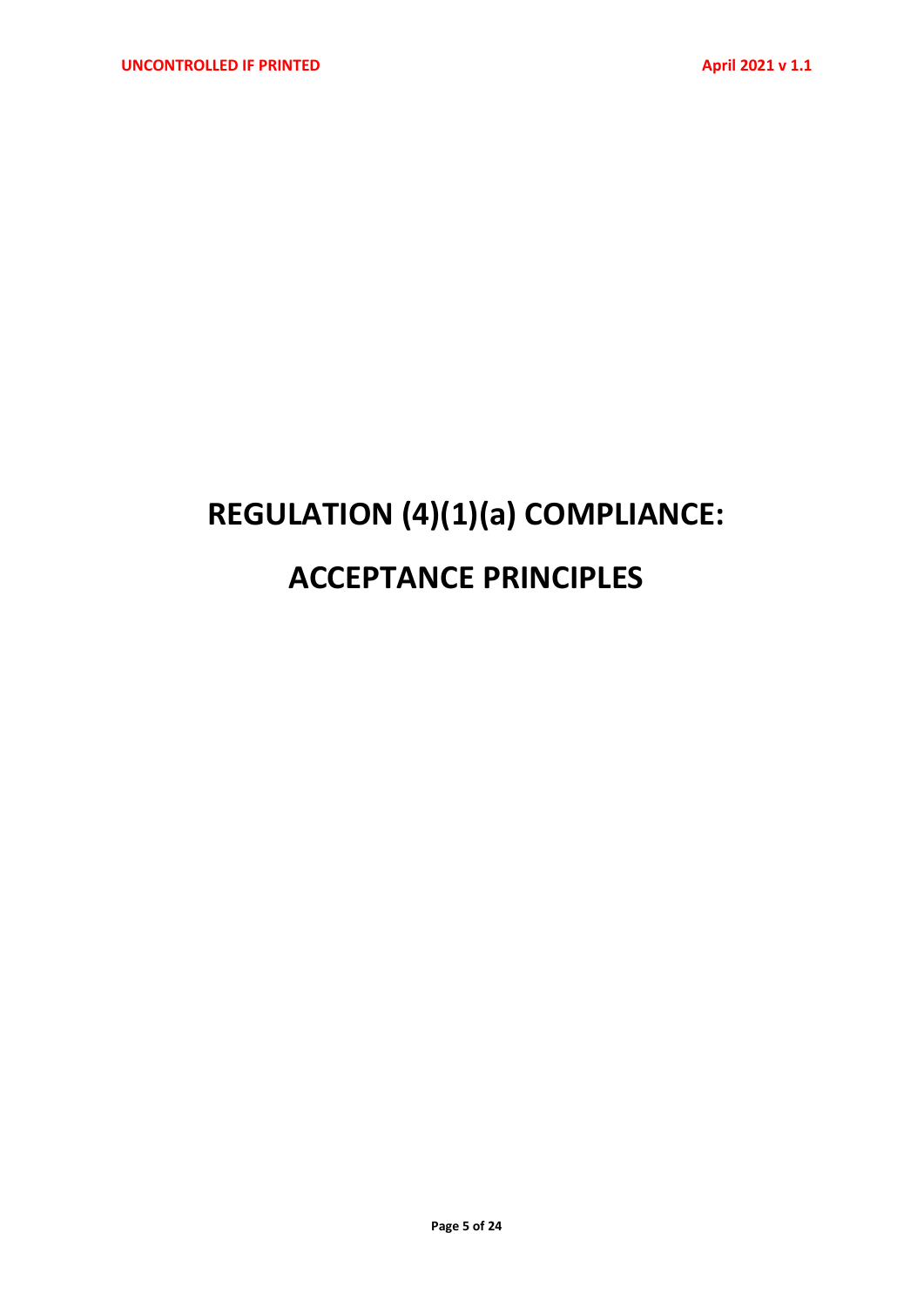#### **ACCEPTANCE PRINCIPLES**

#### **Water undertaker acceptance:**

Water undertakers shall consider evidence of regulation 4(1)(a) compliance provided on a case and site specific basis.

Water undertakers retain absolute discretion in assessing whether a water fitting is compliant with regulation 4(1)(a).

A water undertaker's decision to accept evidence of compliance is both time limited and location specific. Acceptance by a water undertaker should not be considered as a form of approval to be accepted across the UK water supply industry, or as compliance with all parts of the regulations, or as compliance for all uses of a particular fitting.

#### **Evidence of regulation 4(1)(a) conformity:**

To be considered as acceptable by the water undertaker, satisfactory evidence that a water fitting is of an appropriate quality and standard for installation shall be provided.

Regulation 4(2) identifies the routes by which to demonstrate compliance with this requirement. There are currently three routes which can be used to demonstrate a water fitting complies with the requirement to be of an appropriate quality or standard.

#### **Traceability**

All water fittings shall be marked in accordance with the requirements set out in the performance specification they conform to. A permanent marking enables water undertakers to readily identify a water fitting. This is a necessary practical measure because without such identification it will be difficult to confirm compliance when installed.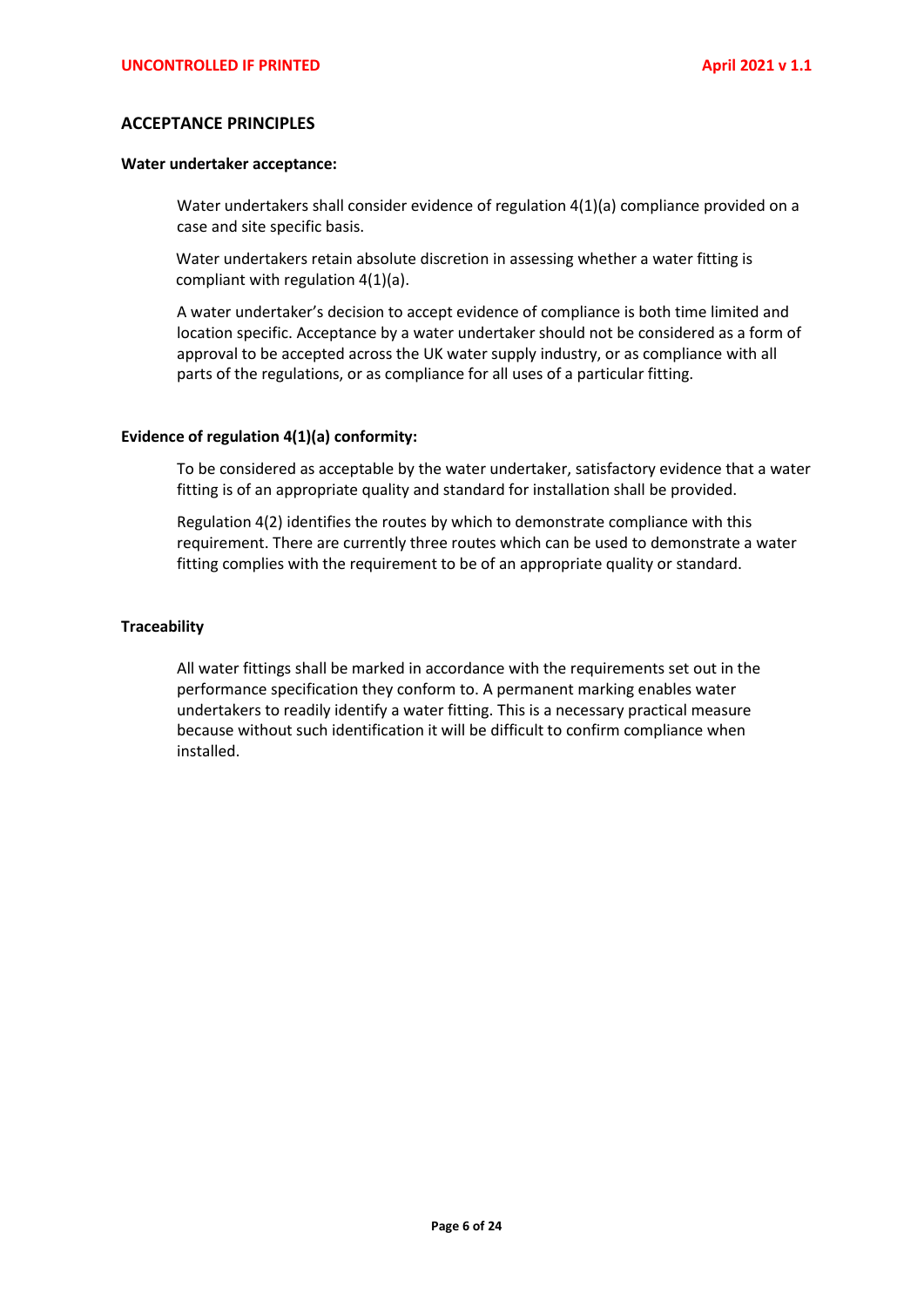# **REGULATION (4)(1)(a) GUIDANCE: EVIDENCE OF COMPLIANCE**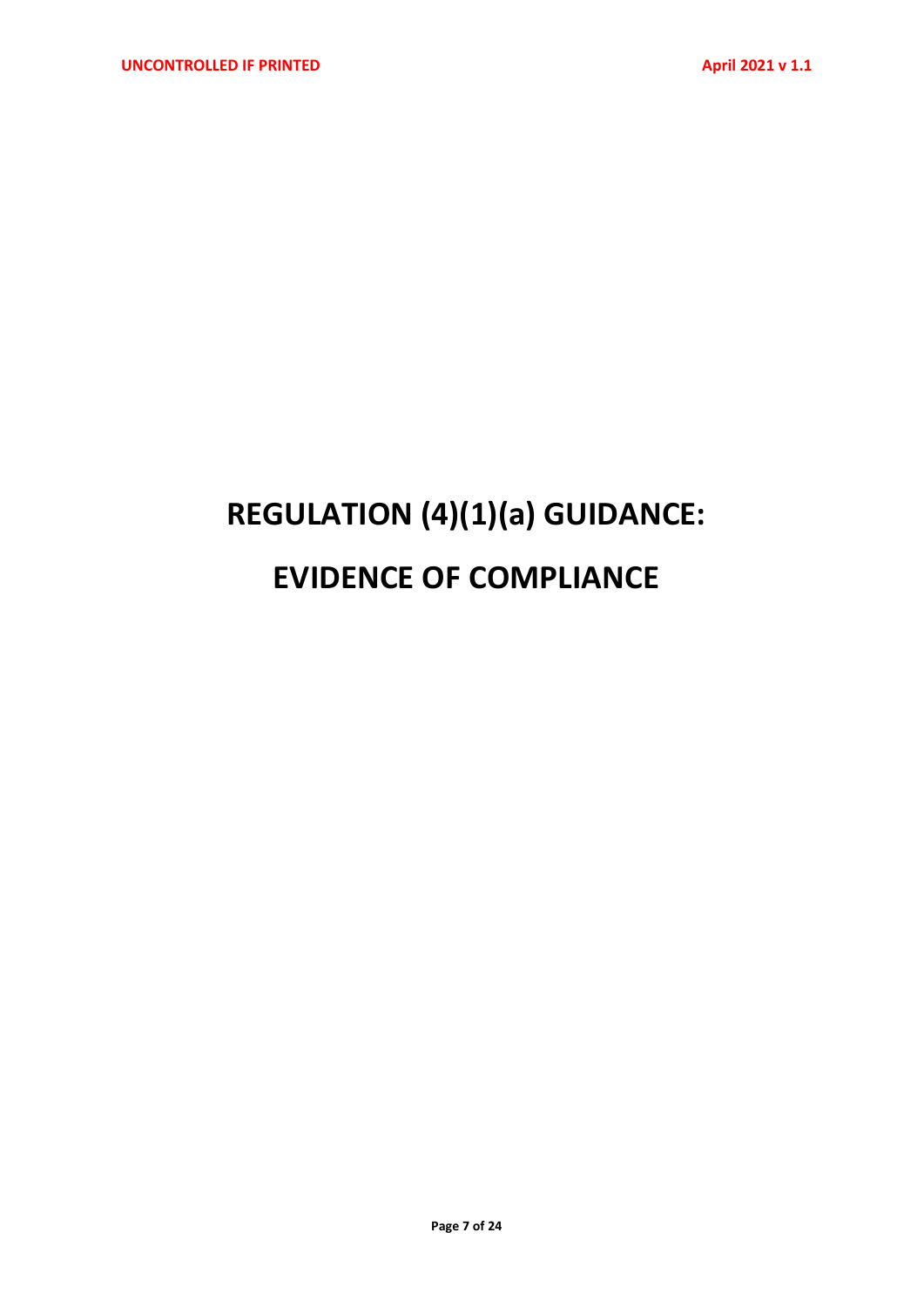#### **LEGAL REQUIREMENTS: APPROPRIATE QUALITY & STANDARD**

Regulation 4(1)(a) requires all water fittings supplied, or to be supplied, with water by a water undertaker to be of an appropriate quality and standard.

Regulation 4(2) identifies the routes by which to demonstrate compliance with this requirement. There are currently three routes which can be used to demonstrate a water fitting complies with the requirement to be of an appropriate quality or standard.

*For the purposes of regulation 4(1)(a), a water fitting is of an appropriate quality or standard only if–*

- *(a) it bears an appropriate CE marking in accordance with the Directive Regulation (EU) No 305/2011 of the European Parliament and of the Council laying down harmonised conditions for the marketing of construction products and repealing Council Directive 89/106/EEC;*
- *(b) [This sub-paragraph (b) is blank following amendments under the Water Supply (Water Fittings) (Amendment) Regulations 1999; 1 ]*
- *(c) it conforms to an appropriate British Standard or some other national specification of an EEA State which provides an equivalent level of protection and performance; or*
- *(d) it conforms to a specification approved by the regulator.*

#### **Please note:**

The scope of this guidance document is limited to requirements of the regulations in respect of the appropriate quality and standard of water fittings. It does not address other requirements of the regulations, such as suitability for use under regulation 4(1)(b), product specific requirements or installation requirements (including those under regulation 3 and/or regulation 4(5)), all of which must be met in order to comply with the regulations.

To be considered as acceptable by a water undertaker, evidence of conformity with an appropriate performance specification should demonstrate all applicable tests required to claim conformity have been undertaken and satisfied. That is to say a water fitting demonstrates conformity in all, as opposed to in most or some, respects with the performance specification.

The focus of this document is mechanical performance testing of water fittings to demonstrate compliance with regulation  $4(1)(a)$ . Where water is required to be wholesome a water fitting which is, or is to be, installed as part of a system must comply with the requirements of paragraph 2(1) of Schedule 2 of the regulations. Demonstrating that non-metallic materials or components in contact with water conform to the current version of BS 6920, or an equivalent standard or specification, is capable of meeting this requirement. For further information please refer to the guidance document 'BS 6920 Compliance Overview'.

 $<sup>1</sup>$  Please note this clause has not been omitted from the 2009 regulations in Northern Ireland</sup>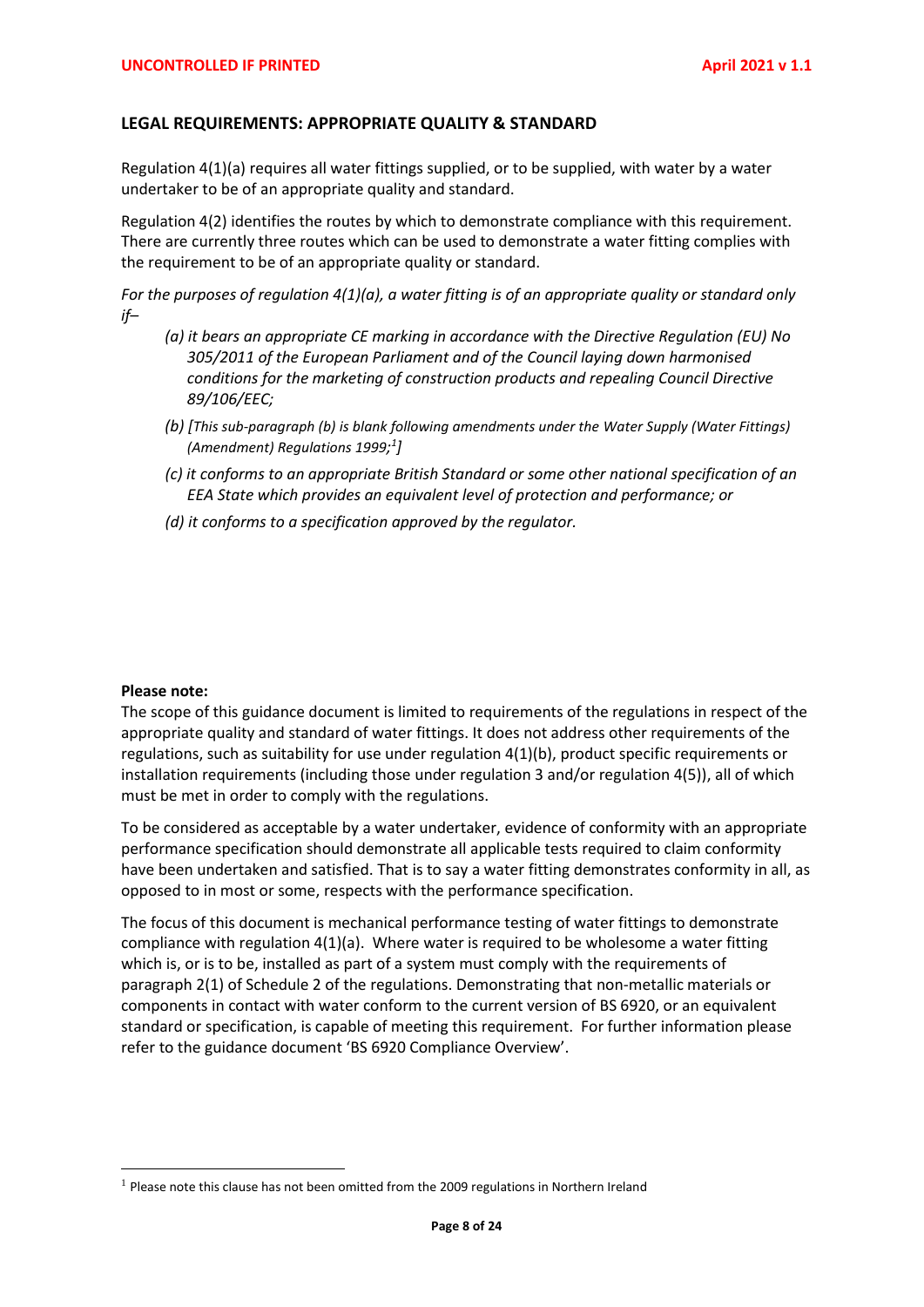# **APPROPRIATE QUALITY & STANDARD: MECHANICAL PERFORMANCE**

Water undertakers have the statutory duty to enforce the regulations. This includes responsibility for assessing evidence submitted to verify a water fitting complies with the requirement to be of an appropriate quality and standard.

Regulation 4(2) identifies the routes by which compliance with this requirement can be demonstrated. In the context of mechanical performance, those routes all require: conformity with an appropriate mechanical performance specification.

An appropriate a mechanical performance specification for the purposes regulations 4(2) or any applicable parts of Schedule 2 should: -

- Be current and fall within one of the routes set out in Regulation 4(2) and where applicable product specific requirements set out in schedule 2;
- Demonstrate water fittings conforming with it are capable of complying with the requirements of the regulations subject to the circumstances in which it is to be used; and
- Be applicable to the design of the water fitting, including the materials used in its manufacture, that is to say all these should be covered by the scope of the specification relied upon.

### **Please note:**

In the case of backflow prevention, to be considered as being appropriate, a performance specification must satisfy the definitions and terms set out in paragraph 15(1) of schedule 2. Paragraph 15(5) of Schedule 2 states that a backflow prevention device is adequate for the purposes of paragraph (1) if it is in accordance with a specification approved by the regulator for the purposes of this Schedule.

More generally regulation 4(2)(c) includes provision for accepting a national specification of a European Economic Area (EEA) state as long as it provides an equivalent level of protection and performance to an appropriate British Standard. National specifications of an EEA state which include the same tests and acceptance criteria as appropriate British Standards may be considered to be equivalent.

Water undertakers retain absolute discretion in assessing whether a national specification provides an equivalent level of protection and performance to that specified in an appropriate British Standard. For information regarding the equivalence of a performance specification please contact your water undertaker.

Please be aware this is likely to change following the end of 'implementation period' as defined in the European Union (Withdrawal Agreement) Acts 2018 and 2020.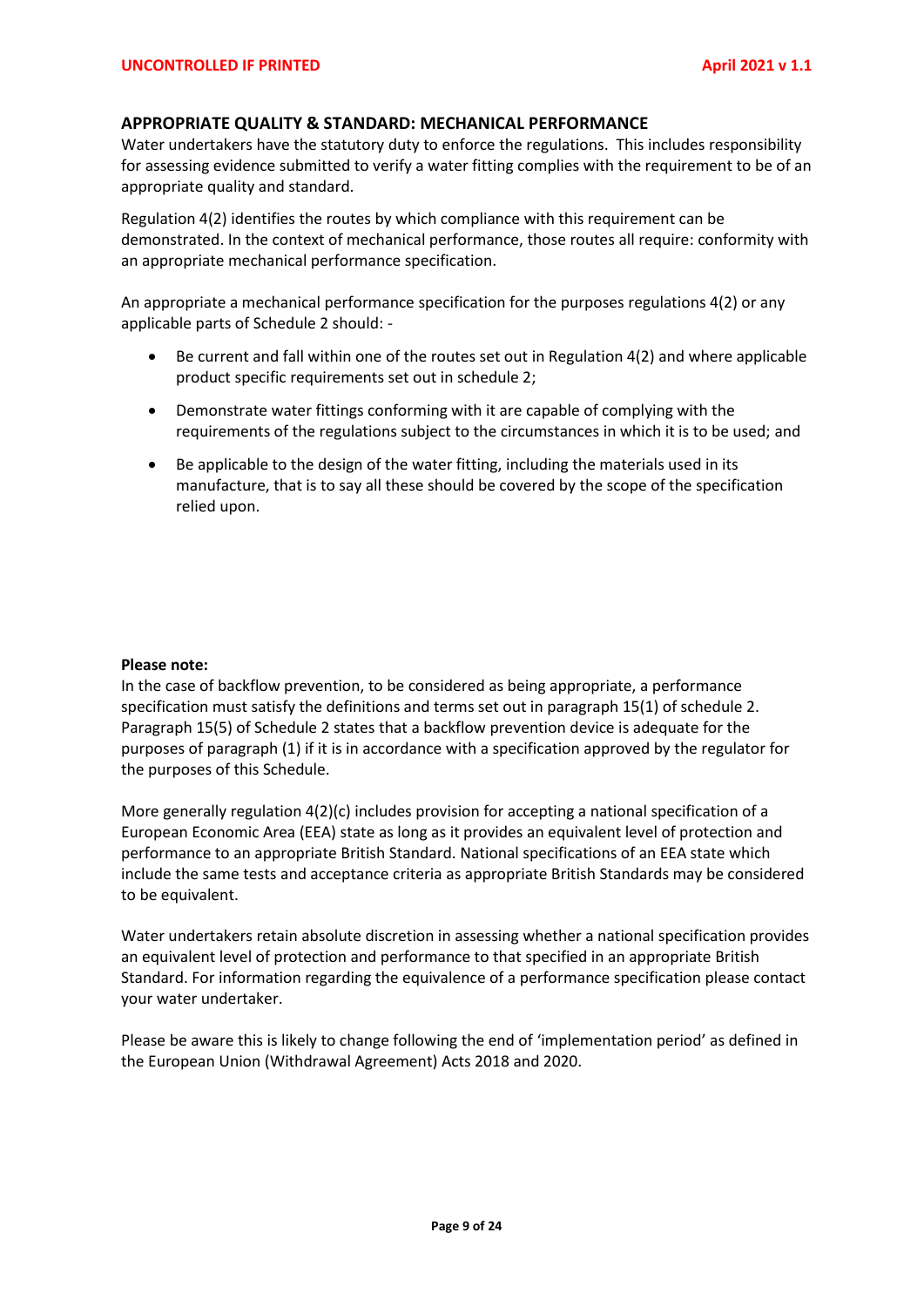### **ACCEPTABLE EVIDENCE OF COMPLIANCE**

There are currently three routes by which to demonstrate a water fitting complies with the requirement to be of an appropriate quality or standard i.e. regulation 4 (1)(a). These are specified in regulation 4(2):

*For the purposes of regulation 4(1)(a), a water fitting is of an appropriate quality or standard only if–*

- *(a) it bears an appropriate CE marking in accordance with the Directive Regulation (EU) No 305/2011 of the European Parliament and of the Council laying down harmonised conditions for the marketing of construction products and repealing Council Directive 89/106/EEC;*
- *(b) Sub paragraph (b) omitted due to revisions;<sup>1</sup>*
- *(c) it conforms to an appropriate British Standard or some other national specification of an EEA State which provides an equivalent level of protection and performance; or*
- *(d) it conforms to a specification approved by the regulator.*

#### **FORMS OF EVIDENCE: MECHANICAL PERFORMANCE**

There are typically three forms of evidence to demonstrate a water fitting complies with the mechanical performance requirements of Regulation 4 (1)(a), these are:

- 1. CE marking in accordance with the Construction Products Regulation
- 2. Water fitting certification
- 3. Performance testing reports

 $1$  Please note this clause has not been omitted from the 2009 regulations in Northern Ireland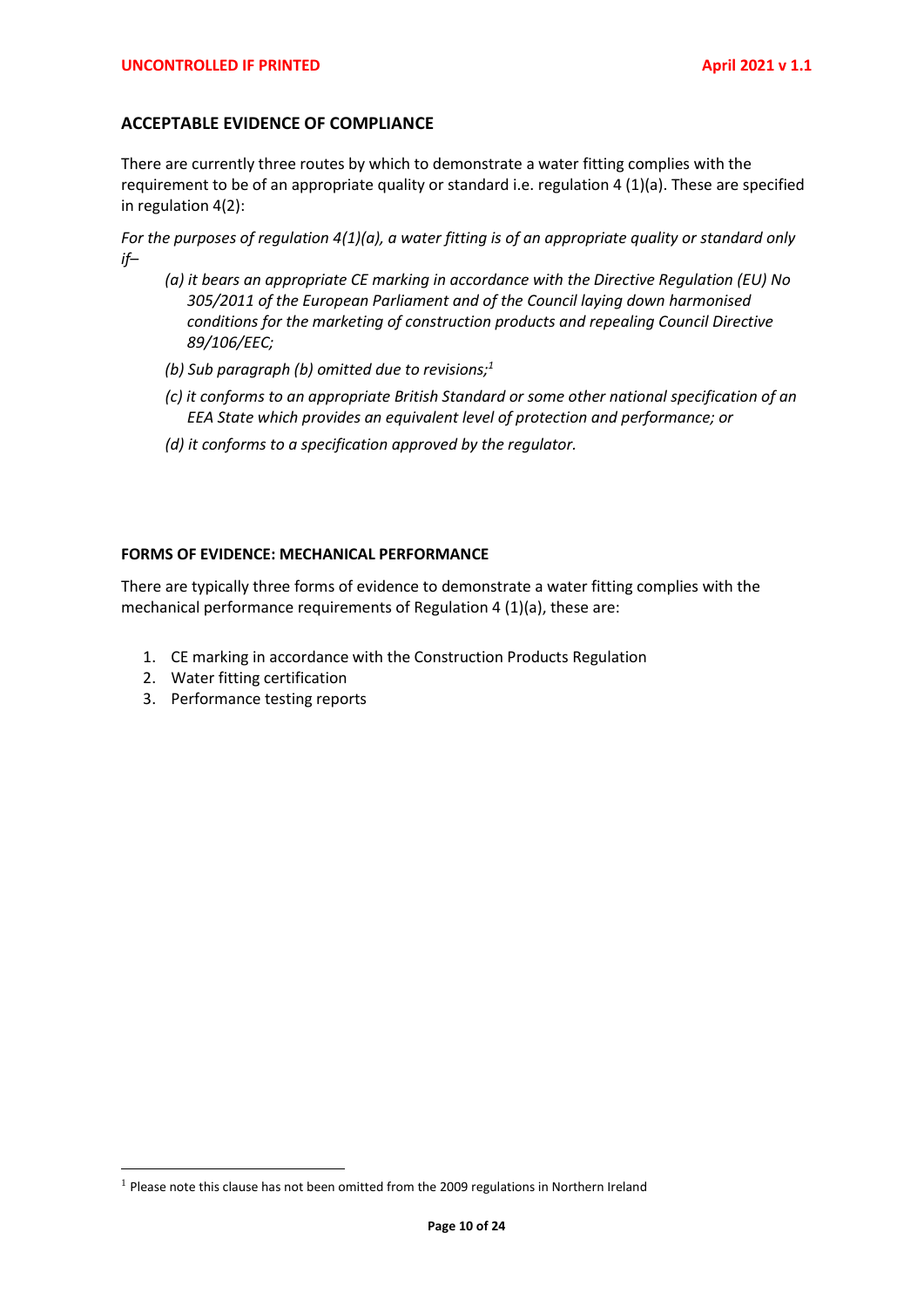# **1. CE MARKING**

CE Marking against the Construction Products Regulation 2013 (CPR) is one of the routes identified in regulation 4(2) which can be used to demonstrate a water fitting is of an appropriate quality and standard.

The CPR sets out conditions for placing construction products on the market within the EU. Supporting the CPR are a number of harmonised standards which provide rules on how to demonstrate, by means of essential characteristics and CE marking, that a product complies with this EU requirement. Whilst there are a number of harmonised standards in existence, regulation 4(2) only identifies those falling under the scope of the CPR as satisfying regulation 4(1)(a).

There is a legal duty on countries in the European Union to withdraw any national standards/specifications which are in conflict with the essential characteristics stated in a harmonised standard. Requirements of the regulations which do not relate to/conflict with the essential characteristics identified in a harmonised standard continue to apply and will be enforced by water undertakers.

Where the essential characteristics identified in a harmonised standard satisfying the requirements of regulation 4(2)(a) specify performance testing requirements, these will satisfy the requirements of regulation 4(1)(a) but not necessarily all other parts of the regulations.

If an essential characteristic is stated in general rather than specific terms (e.g. 'shall be constructed to prevent …' or 'shall incorporate…') then evidence of compliance may be requested to confirm the regulations have been complied with (e.g. evidence of conformity with an appropriate British Standard or the Regulators' Specification may be requested).

To be accepted as evidence of compliance with regulation 4(1)(a) a declaration of performance (DoP) for the CE marked water fitting will be required and where appropriate an attachment to the DoP. Each EU state sets performance reporting requirements based on their regulatory requirements. To place a product on the market in an EU state the DoP must state performance for all the reporting requirements set by that country.

If no performance is declared in the DoP for an essential characteristic required to demonstrate compliance with a specific element of regulation 4(1)(a), a water undertaker may request further information.

To complete the assessment process, and where necessary to confirm compliance with the regulations, water undertakers may also require:

- A general assembly and/or technical drawing of the water fitting plus any sub-assemblies.
- An itemised list of all components and any sub-assemblies likely to come into contact with water (identifying the materials used in the construction of each component and any subassembly and detail the evidence of regulation 4(1)(a) conformity).
- Installation instructions and any other relevant technical information.
- Sufficient means of confirming the identity of the water fitting.

Water undertakers are not responsible for withdrawing conflicting requirements of the regulations and obligations under EU law.

### **Please note:**

Other regulations, and EU directives may also apply to water fittings and assemblies of water fittings. Whilst manufacturers should ensure conformity with the essential characteristics of all the applicable harmonised standards, requirements of all regulations and directives should also be complied with.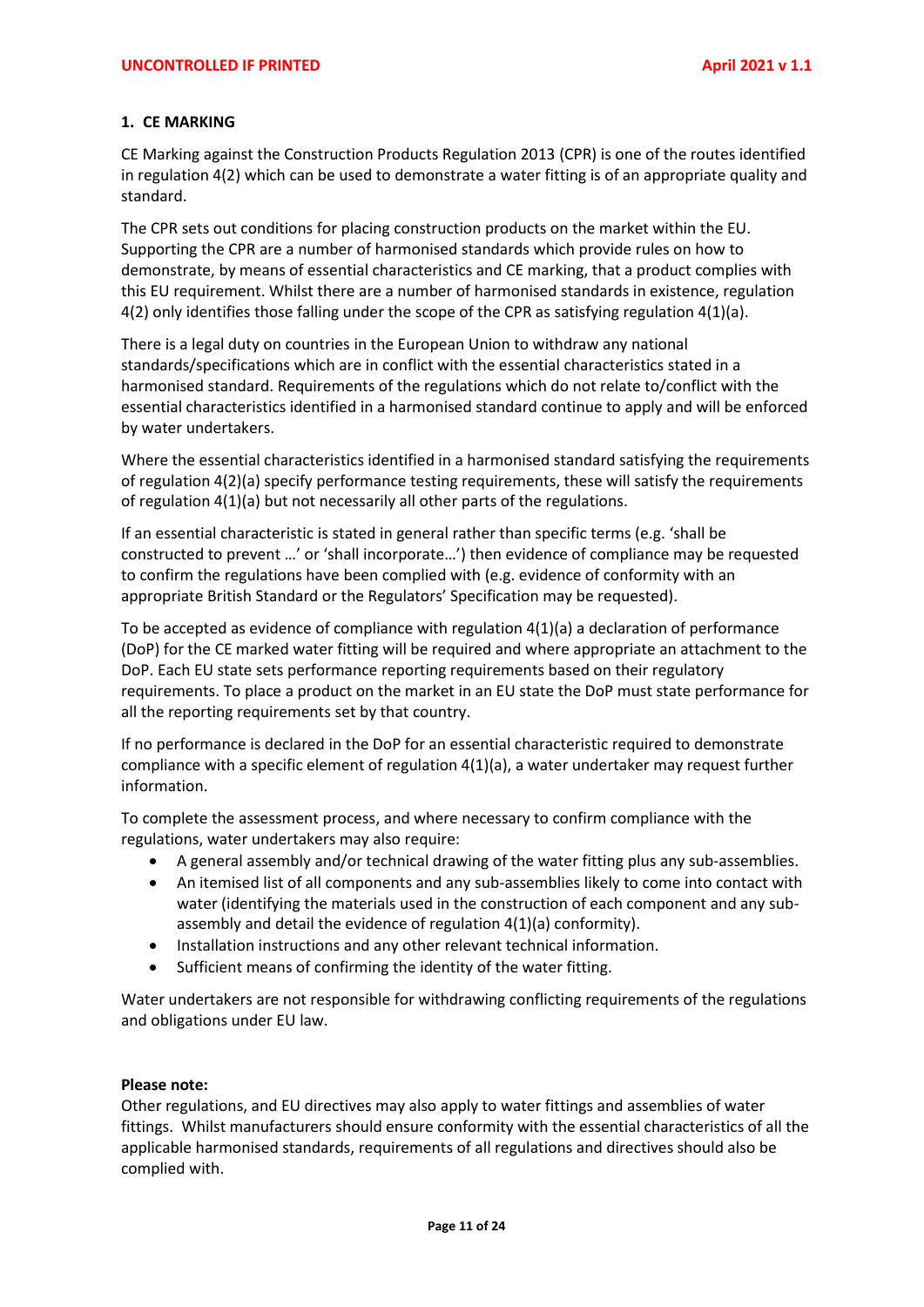#### **UNCONTROLLED IF PRINTED April 2021 v 1.1**

Where water is required to be wholesome, conformity with BS 6920 (or equivalent) for all nonmetallic components in contact with water is required. If there is an essential characteristic for non-metallic materials within a harmonised standard, how it is described – whether in specific or general terms - is important.

If a specific requirement and no performance is declared in the DoP the water undertaker is likely to request further information to confirm the requirements of the regulations have been met.

If BS 6920 conformity is described in general terms, or not covered at all, in the harmonised standard separate evidence of BS 6920 conformity should be provided. Please refer to the guidance document 'BS 6920 Compliance Overview' for further information.

To be suitable for use the evidence provided should demonstrate the non-metallic materials conform to BS 6920 at the maximum operating temperature they are intended to be exposed to.

Please be aware this is likely to change following the end of 'implementation period' as defined in the European Union (Withdrawal Agreement) Acts 2018 and 2020.

Please refer to CE marking further information on page 17.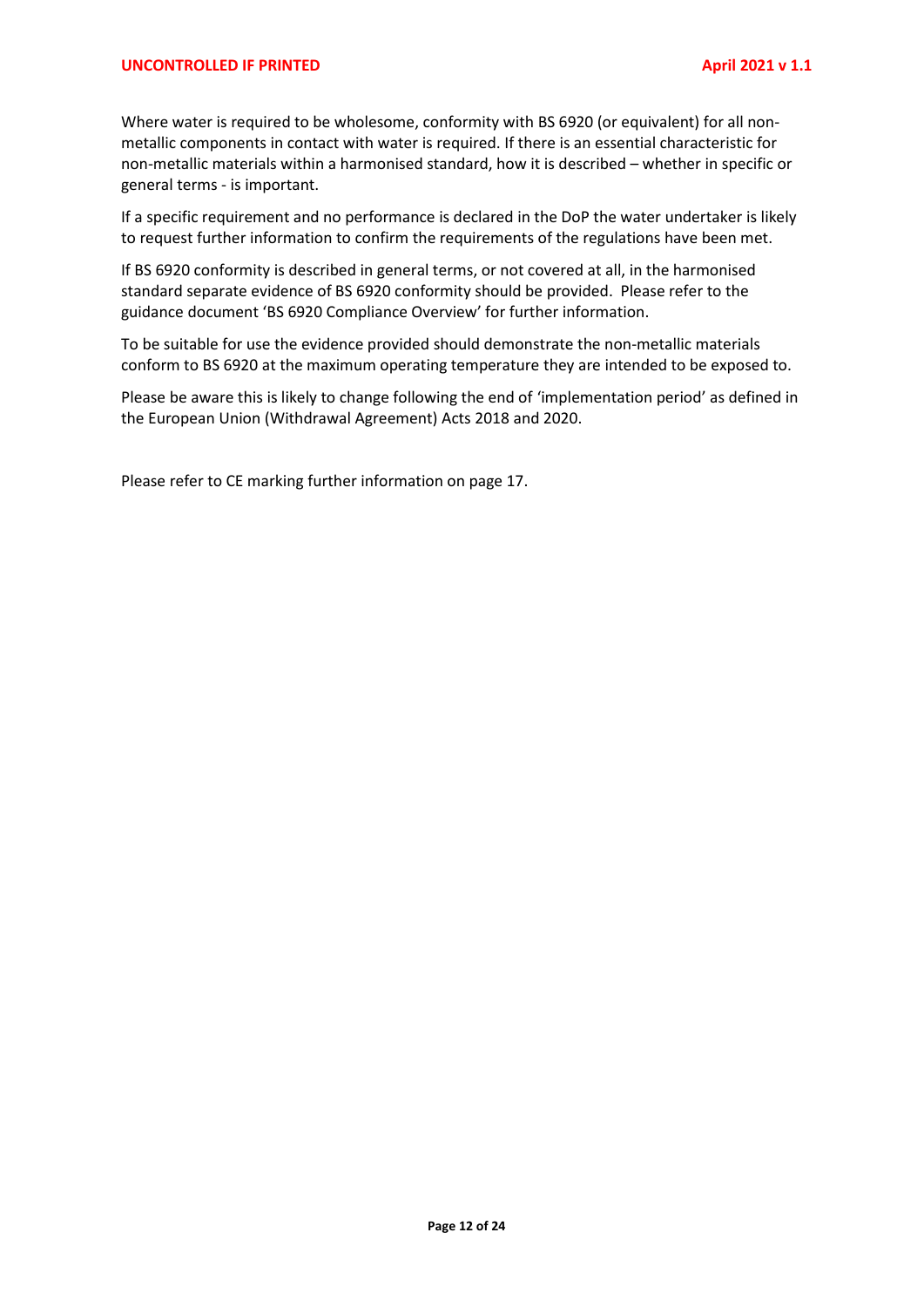#### **2. WATER FITTING CERTIFICATION**

Confirmation that a water fitting is currently certified as conforming to either a current appropriate British Standard (or its equivalent) or a specification approved by the regulator, may be accepted as evidence of compliance with the requirements of regulation 4(1)(a).

In discharging their duty to enforce the regulations water undertakers may request further information about such certification to verify compliance with regulation 4(1)(a).

To demonstrate compliance with regulation 4(1)(a) the certification should be:

• Granted on the basis of conformity with a one of the routes to compliance specified in regulation 4(2). That is to say conformity with all applicable tests from an appropriate specification.

Water undertakers will have to be satisfied all the performance testing required to obtain the certification has been carried out by a test facility which is competent to test in an accurate and reproducible manner.

For example, that tests have been carried out by a test facility with ISO/IEC 17025 accreditation awarded by an accreditation body which recognises and is a signatory to the International Laboratory Accreditation Co-operation (ILAC) for that testing.

Issued by a certification scheme which can satisfactorily demonstrate to the water undertakers it is competent and operates in a consistent and impartial manner. That is to say has adequate procedures in place to give confidence in its certification.

For example, a certification scheme which has ISO/IEC 17065 accreditation awarded by an accreditation body which recognises and is a signatory to the International Laboratory Accreditation Co-operation (ILAC) and undertakes regular audits to provide confidence in on-going conformity.

Water undertakers will consider certification issued by non-accredited schemes, providing they are able to demonstrate an acceptable level of competency and operate in a consistent and impartial manner.

• Publicly available: a listing providing full details of products currently certified and the scope of that certification.

For example, what performance specification the water fitting(s) conforms to, what products are certified, any operational or installation limitations such as pressure rating, whether suitable for use in a wholesome water system and only suitable for installation in a specific orientation.

If an appropriate level of information is not publicly available water undertakers will require further details to confirm compliance.

To complete the assessment process, water undertakers may also require:

- A general assembly and/or technical drawing of the water fitting plus any sub-assemblies.
- An itemised list of all components and any sub-assemblies likely to come into contact with water (identifying the materials used in the construction of each component and any subassembly and detail the evidence of regulation 4(1)(a) conformity).
- Installation instructions and any other relevant technical information.
- Sufficient means of confirming the identity of the water fitting.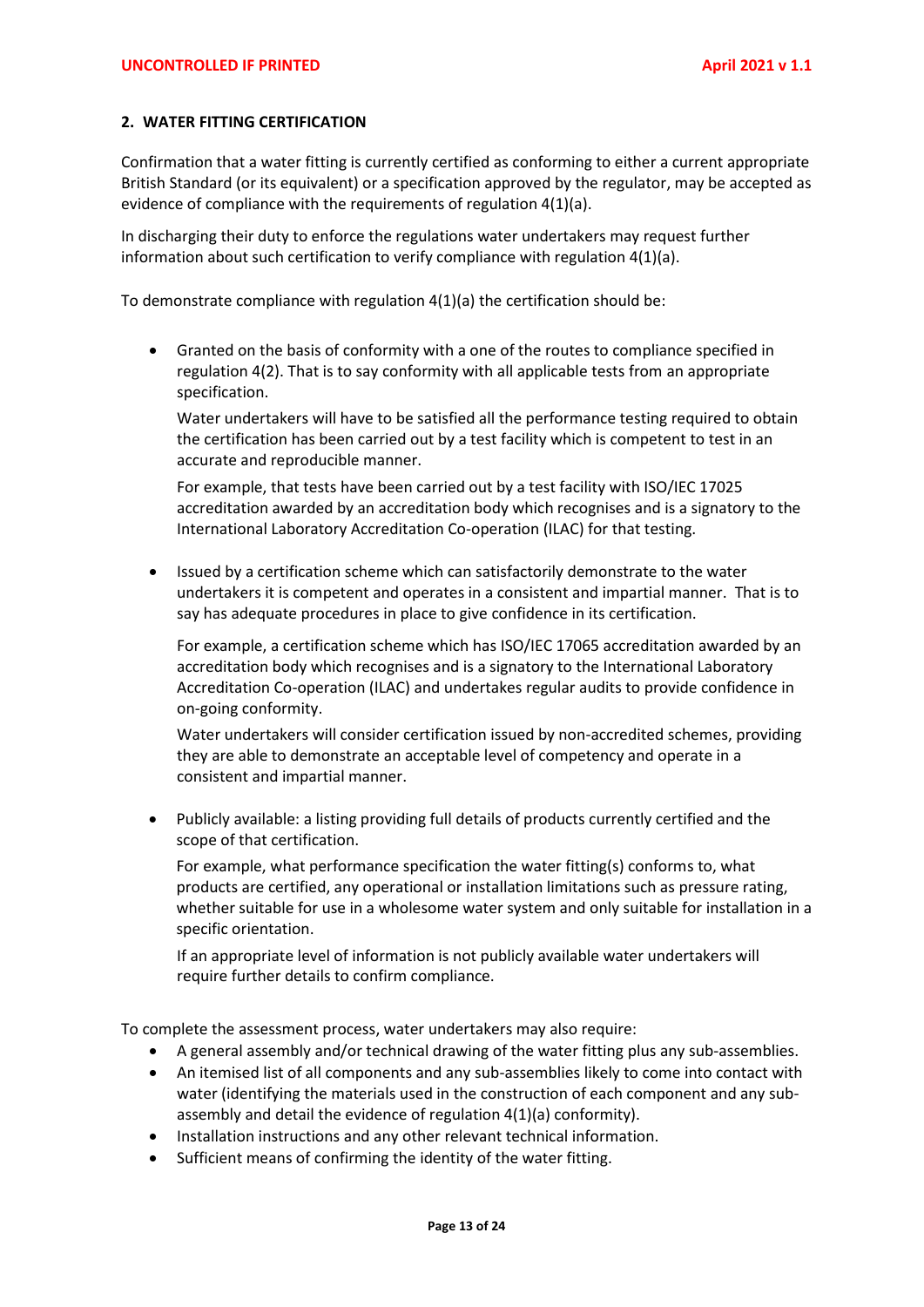#### **Please note:**

Water undertakers retain absolute discretion in assessing whether a certified water fitting is compliant with regulation 4(1)(a), as other requirements as may apply. Water undertakers reserve the right to request supplementary information to confirm compliance. For further information contact your water undertaker.

Where water is required to be wholesome, acceptable evidence of conformity with the current version of BS 6920 (or equivalent) for all non-metallic components in contact with water should be provided. If the scope of the certification does not include conformity with the current version of BS 6920 (or equivalent) separate evidence of conformity will be required. To be suitable for use non-metallic materials should be BS 6920 compliant at the maximum operating temperature it is intended to be exposed to.

Where certification is issued for ranges of water fittings, water undertakers may seek clarification the sample of water fittings tested was drawn from a production batch and sufficiently representative to demonstrate all products in the range conform to the performance specification. All backflow prevention devices and arrangements should be tested in accordance with the requirements of the regulations.

Markings should be sufficient to verify identity. If not supplementary acceptable evidence to confirm the identity of the fitting should be provided.

As required under Schedule 2 paragraph 5, to be suitable for use the scope of the certification should demonstrate the water fitting is capable of withstanding an internal water pressure of at least 1½ times the maximum operating pressure of the system it will form part of.

Water undertakers are aware some certification schemes, as a condition of certification, set installation requirements. Such conditions are a scheme requirement imposed as part of the certification process; installing water fittings in accordance with such requirements does not guarantee compliance with the regulations.

UKAS provides a search facility which enables users to confirm whether an organisation is accredited by them. All organisation accredited by UKAS will have a unique reference number for each standard against which they are accredited, for example ISO/IEC 17065, 17025 or 17020. The website will also list the accreditation scope, which details where and what activities are accredited under that unique accreditation number <https://www.ukas.com/search-accredited-organisations/>

Please refer to water fitting certification further information on page 19.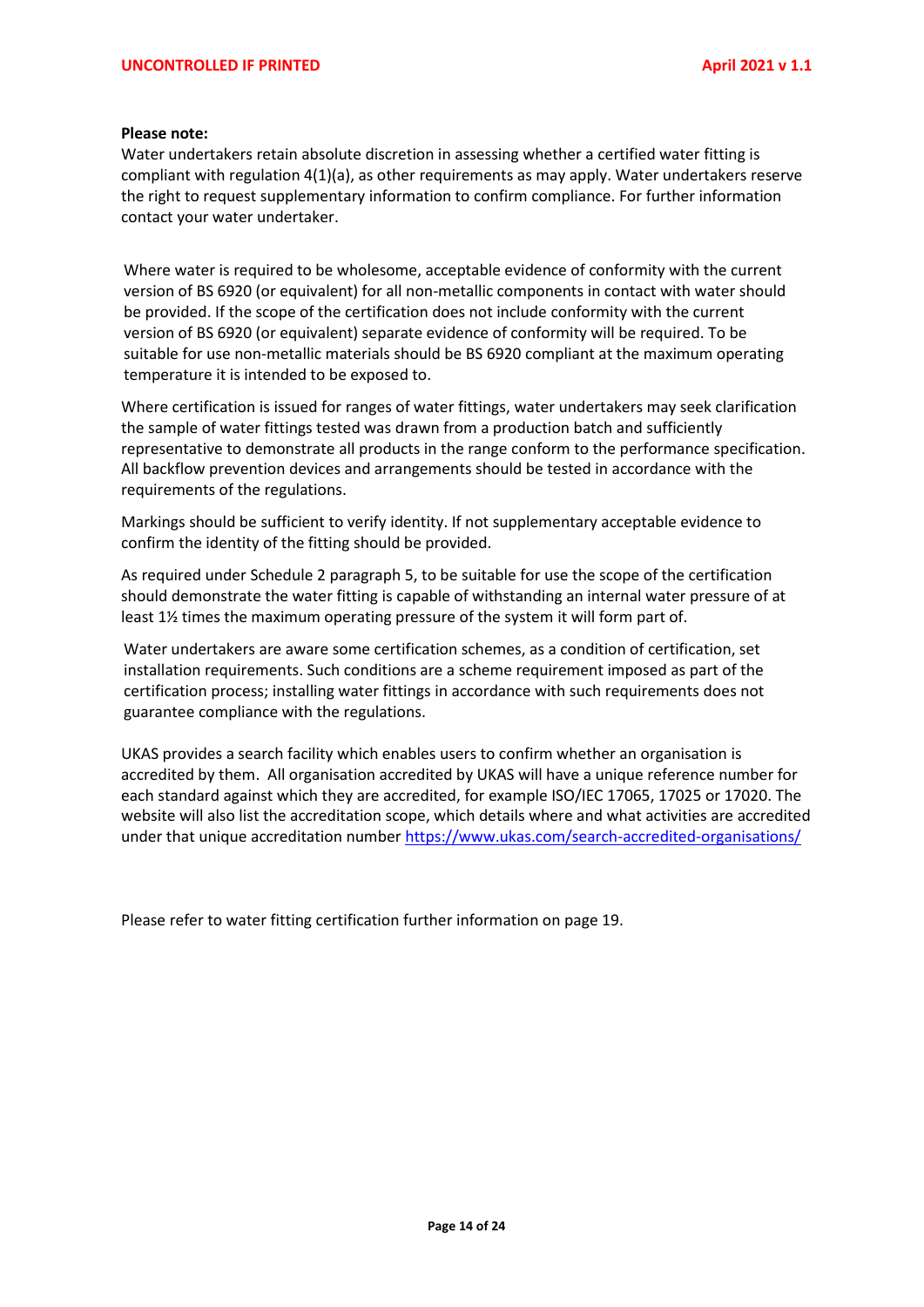#### **3. PERFORMANCE TESTING REPORTS**

Where a water fitting has been tested against the current version of an appropriate British Standard (or equivalent) or a specification approved by the regulator, a test report may be considered as evidence of compliance with the requirements of regulation 4(1)(a).

Water undertakers retain absolute discretion in assessing whether a water fitting is compliant with regulation 4(1)(a). Water undertakers reserve the right to request supplementary information to confirm compliance. For further information contact your water undertaker.

To demonstrate compliance with regulation 4(1)(a) test reports should be:

- Provided in English. Either the original test report, a translation approved by the issuing organisation or a certified electronic copy should be provided; a précis or summary is not acceptable.
- A water undertaker should be satisfied the facility testing the water fitting(s) is competent to test in an accurate and reproducible manner.

For example, the testing has been completed at a test facility which has ISO/IEC 17025 accreditation, awarded by an accreditation body which recognises and is a signatory to the International Laboratory Accreditation Co-operation (ILAC), for all the mechanical testing undertaken. Water undertakers may consider test reports issued by non- accredited test facilities provided they are able to demonstrate an acceptable level of competency and ability to produce accurate and reproducible tests.

The test report should verify conformity with an appropriate performance specification (please refer to 'Appropriate quality & standard: mechanical performance' page 9 for further information). That is to say should confirm all applicable tests (as opposed to most or some) specified in the performance specification, required to be satisfied in order to claim conformity, have been successfully completed.

As regulation 4(2) provides for alternative routes, individual water fittings should demonstrate compliance with regulation 4(1)(a) by conformity with one, not a combination, of the routes specified in regulation 4(2). There can be no 'mixing and matching' of performance specifications except in the case of an assembly of water fittings. It may be acceptable for individual water fittings making up an assembly to demonstrate conformity in their own right. That is to say different routes to demonstrate compliance may be used for the water fittings which are constituent parts of an assembly.

Please note in such cases, where applicable, evidence of compliance with product specific performance requirements applicable to the assembly, for example flow and consumption rates, should also be provided.

• The test report should include details the pressure testing a water fitting has been subjected to.

Please note: as required under Schedule 2 paragraph 5, all water fittings should be capable of withstanding an internal water pressure of at least  $1\frac{1}{2}$  times the maximum operating pressure of the system they form part of.

• Details of both the samples tested and the range they are representative of should be included in the test report.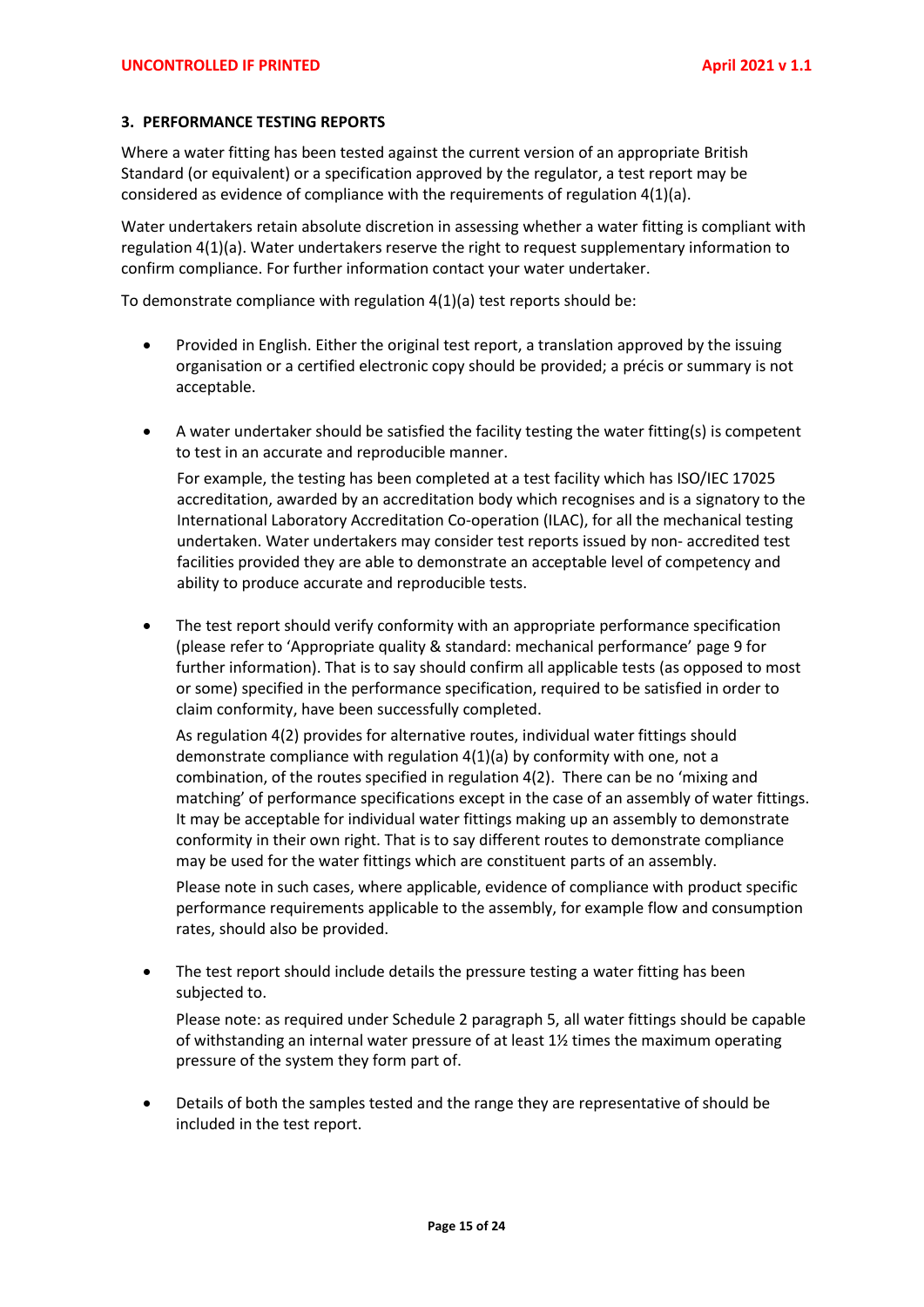All design and size of backflow prevention devices and arrangements, including those in an appliance, should be tested in accordance with the requirements of the relevant [performance test / standard].

For all other types of water fittings/assemblies, if not part of a range, the water fitting in question should be tested. In the case of a range of water fittings the sample(s) tested should be sufficiently representative to demonstrate all the water fittings in the range should be considered as satisfying the requirements of regulation 4(1)(a).

- A detailed description of the markings should be included in the test report. If the markings are insufficient to verify identity, supplementary evidence to confirm the identity of the fitting should be provided
- All test reports irrespective of the test date should be supported by a manufacturer's declaration.

For example, a declaration there has been no modification or alteration to the product since the testing was carried out and the sample tested was representative of a production model of the water fitting.

## **Please note:**

To complete the assessment process water undertakers may also require:

- A general assembly and/or technical drawing of the water fitting plus any sub-assemblies.
- An itemised list of all components and any sub-assemblies likely to come into contact with water (identifying the materials used in the construction of each component and any subassembly and detail the evidence of regulation 4(1)(a) conformity).
- Installation instructions and any other relevant technical information.
- Sufficient means of confirming the identity of the water fitting.

Where water is required to be wholesome acceptable evidence of BS 6920 conformity (or equivalent) for all non-metallic components in contact with water will be required. Water undertakers reserve the right to request supplementary information to confirm compliance. Please refer to the guidance document 'BS 6920 Compliance Overview' for further information.

If the scope of an appropriate British Standard requires conformity with BS 6920 as a specific rather than general requirement, a water undertaker is likely to request further information to confirm conformity with the current version of BS 6920. If described in general terms or not covered at all separate evidence of conformity with the current version of BS 6920 will be required.

To be suitable for use the evidence provided should demonstrate the non-metallic materials conform to BS 6920 at the maximum operating temperature they are intended to be exposed to.

UKAS provides a search facility which enables users to confirm whether an organisation is accredited by them. All organisation accredited by UKAS will have a unique reference number for each standard against which they are accredited, for example ISO/IEC 17065, 17025 or 17020. The website will also list the accreditation scope, which details where and what activities are accredited under that unique accreditation number <https://www.ukas.com/search-accredited-organisations/>

Please refer to performance testing reports further information on page 21 & 23.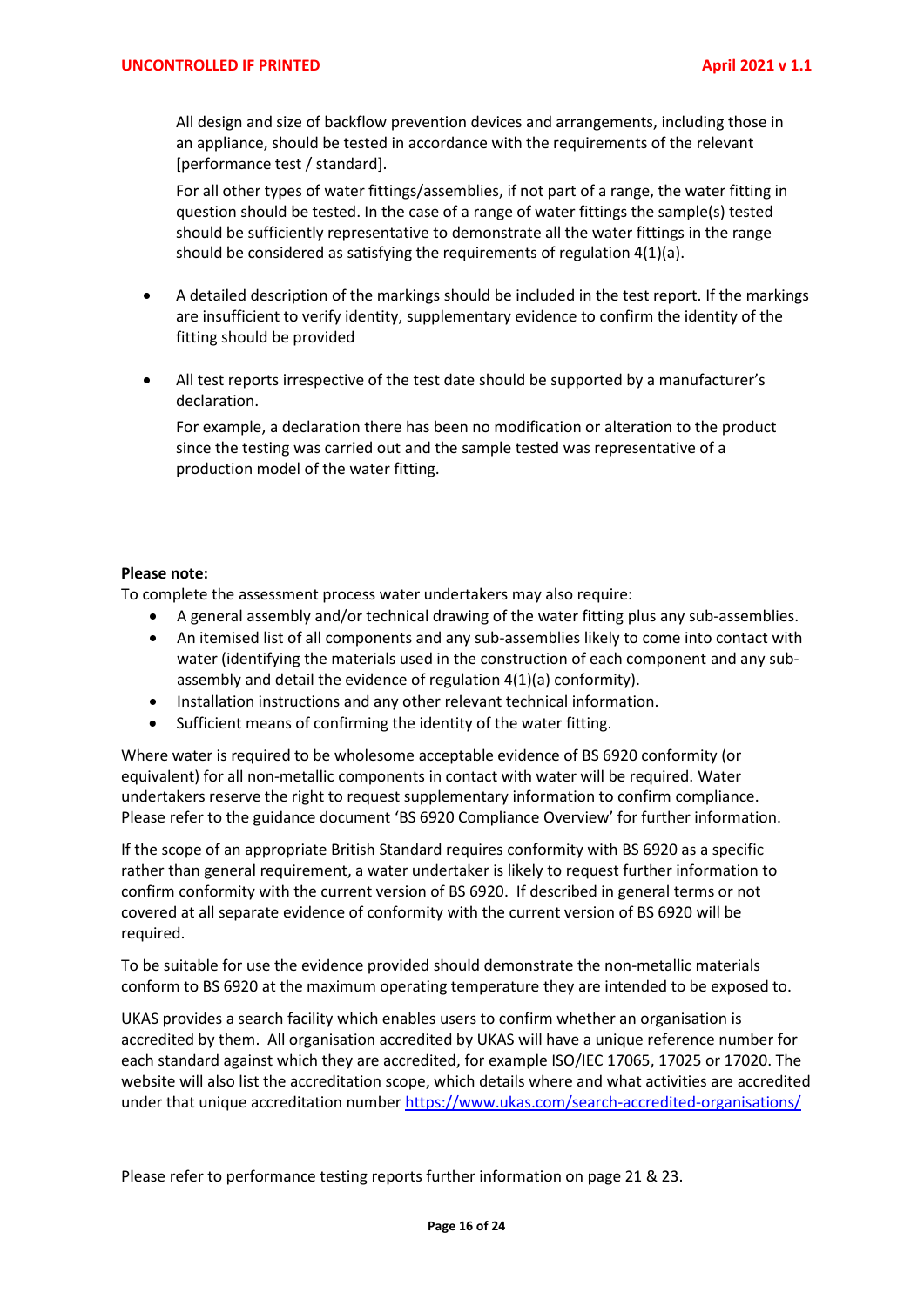# **CE Marking**

**Please note:**

**The following is non-statutory guidance drawing attention to information relating to CE Marking / questions which water undertakers may consider when determining compliance with regulation 4(1)(a).** 

**Providing this information does not guarantee acceptance.** 

CE marking against the Construction Products Regulations (CPR) is one of the routes specified in regulation 4(2).

Whilst specific testing requirements set out in an essential requirement of a harmonised standard (falling under the scope of the CPR) will demonstrate compliance with regulation 4(1)(a), those specified in general terms may not.

In the case of essential characteristics described in general terms, where conformity is required to demonstrate compliance with the regulations, further evidence of compliance may be requested to confirm this element of the regulations has been complied with. For example, conformity with other appropriate performance specifications.

### **Please note:**

Requirements of the regulations which do not relate to the essential characteristics identified in a harmonised standard continue to apply and will be enforced by water undertakers.

As an enforcement issue installation compliance is a matter for water undertakers alone, including confirmation of installation requirements.

To complete the assessment process water undertakers may also request:

- A general assembly and/or technical drawing of the water fitting plus any subassemblies.
- An itemised list of all components and any sub-assemblies likely to come into contact with water (identifying the materials used in the construction of each component and any sub-assembly and detail the evidence of regulation 4(1)(a) conformity).
- Installation instructions and any other relevant technical information.
- Sufficient means of confirming the identity of the water fitting.

Relevant questions to be considered:

- Is the CE marking against a current harmonised standard falling under the scope of the Construction Products Regulations?
- Does the scope of the harmonised standard cover the water fitting in question?
- Does the scope of the harmonised standard cover the maximum operating temperature and pressure of the system the water fitting will form part of?
- Are the essential characteristics described in specific or general terms?

Where they are general, if conformity is required to demonstrate compliance with a specific element of the regulations, evidence of compliance is likely to be requested to confirm this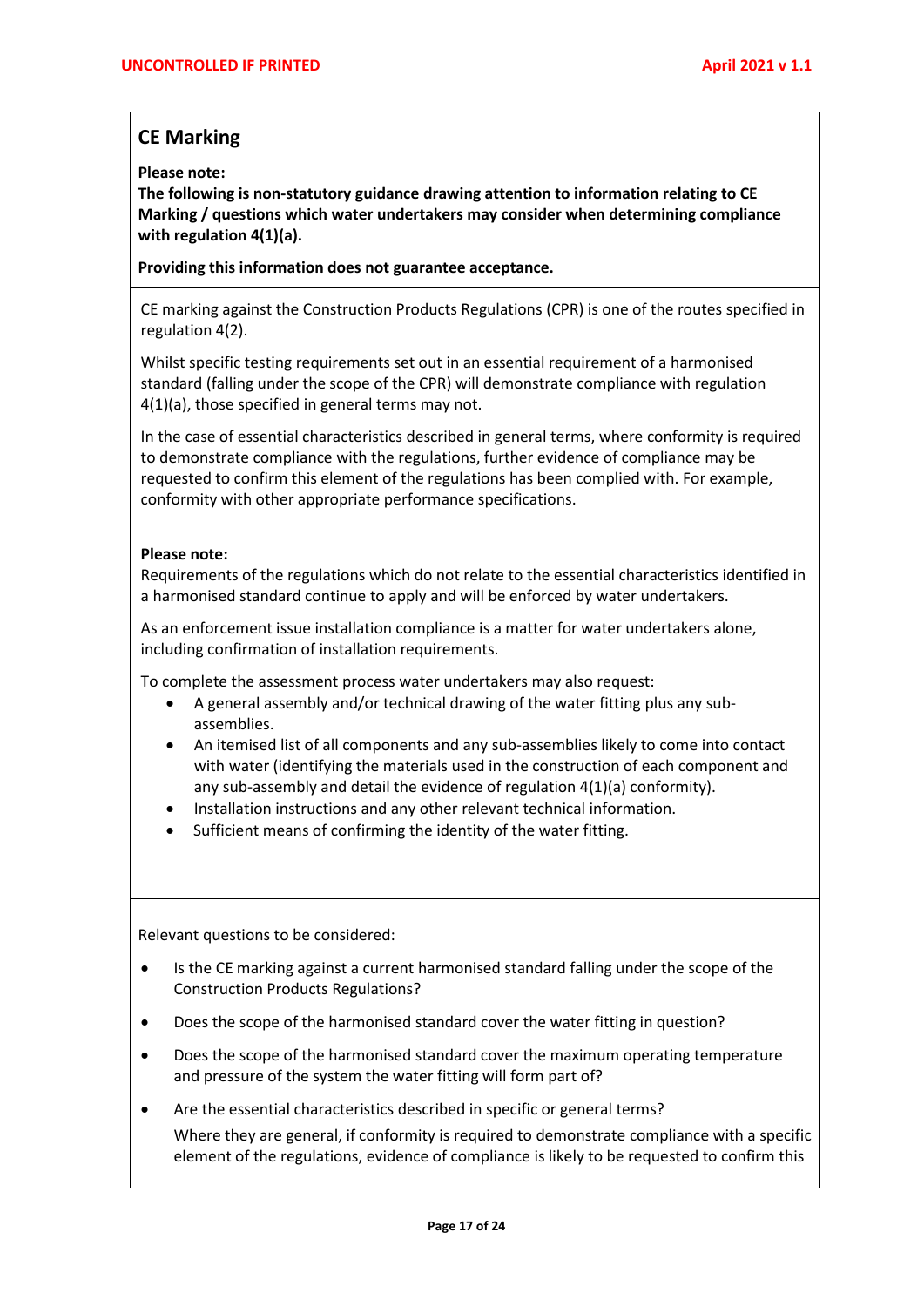element of the regulations has been complied with. For example, conformity with an appropriate British Standard or the regulators' specification. Refer to water fitting certification and performance testing for further information.

• Has a declaration of performance (DoP) including any applicable attachments been provided?

If conformity with a specific essential characteristic is relied upon to confirm compliance with the regulations, where no performance has been declared in the DoP additional information will be requested.

• Does the fitting incorporate any non-metallic components in contact with water required to be wholesome? If so, is there an essential characteristic for BS 6920 conformity and how is it described?

If it is a specific requirement has a declaration of performance for this characteristic been provided and does this demonstrate the material is suitable for use at the maximum operating temperature it is intended to be exposed to?

If described in general terms, or not covered at all, evidence of conformity with the current version of BS 6920 will be required. Please refer to 'BS 6920 Compliance Overview' publication for further information.

• The marking should be sufficient to verify identity, if not supplementary evidence to confirm identity should be provided.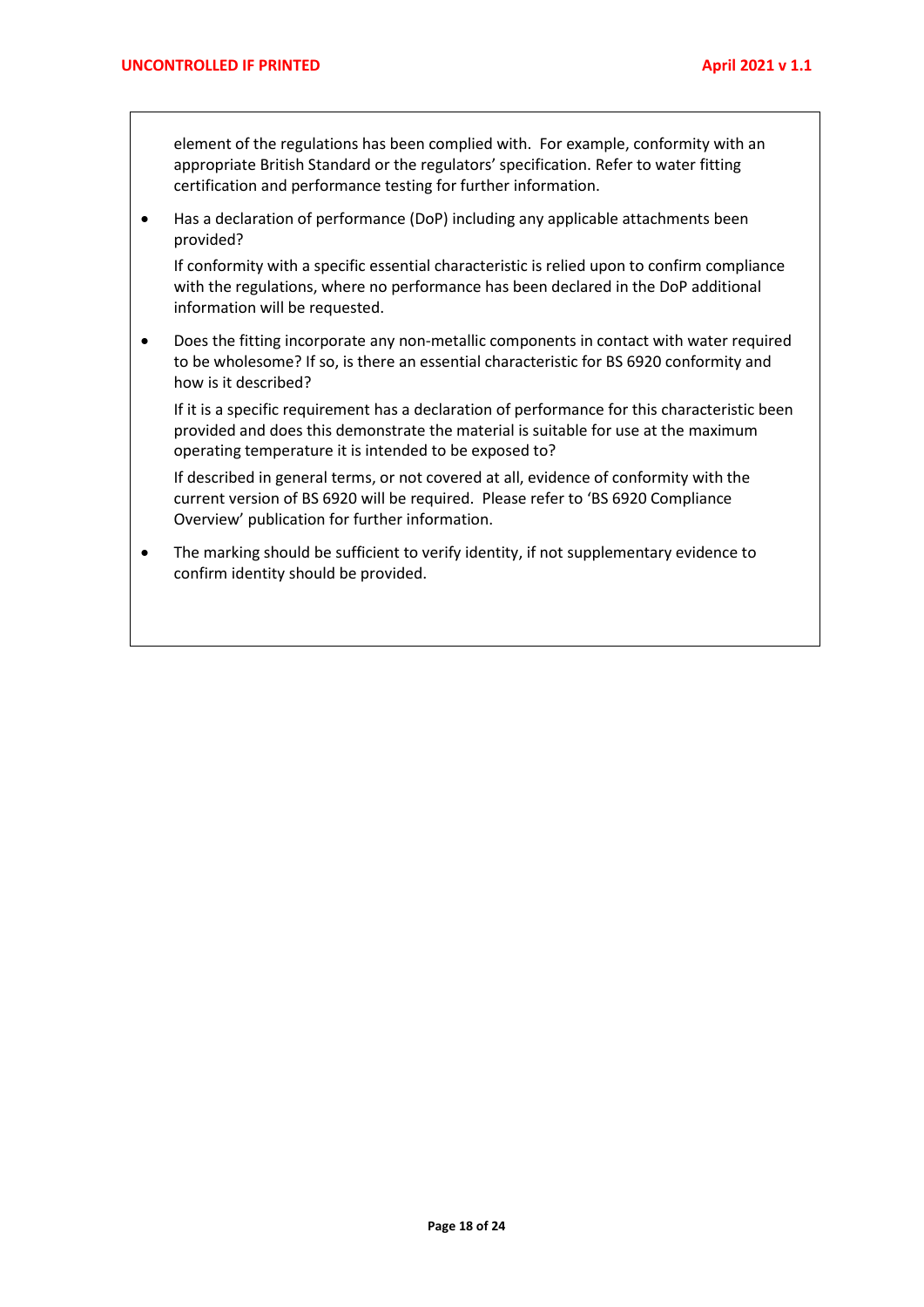# **Water fitting certification**

**Please note:**

**The following is non-statutory guidance drawing attention to information relating to product certification / questions which water undertakers may consider when determining compliance with regulation 4(1)(a).** 

**Providing this information does not guarantee acceptance.** 

Only evidence that a water fitting is currently certified on the basis of conformity with one of the routes to compliance specified in regulation 4(2) will be considered. That is to say evidence of conformity with all applicable tests from an appropriate specification.

#### **Please note:**

As an enforcement issue installation compliance is a matter for water undertakers alone, including confirmation of installation requirements.

Water undertakers note some certification schemes, as a condition of certification, set installation requirements. Such conditions are a scheme requirement imposed as part of the certification process; installing water fittings in accordance with such requirements do not guarantee compliance with the regulations.

To complete the assessment process water undertakers may also require:

- A general assembly and/or technical drawing of the water fitting plus any subassemblies.
- An itemised list of all components and any sub-assemblies likely to come into contact with water (identifying the materials used in the construction of each component and any sub-assembly and detail the evidence of regulation 4(1)(a) conformity).
- Installation instructions and any other relevant technical information.
- Sufficient means of confirming the identity of the water fitting.

Water undertakers reserve the right to request supplementary information to confirm compliance.

Relevant questions to be considered

- Is the certification current and publicly available? The water fitting in question should be listed in the certification information/documentation.
- Has the certification been granted on the basis of conformity with a current appropriate specification as defined in regulation 4(2)?
- Have all applicable tests required to claim conformity been satisfactorily completed i.e. the testing required to claim conformity with either a current, appropriate BS (or equivalent) or a specification approved by the Regulator?
- Can the certification scheme certifying the water fitting demonstrate it has adequate procedures in place to demonstrate an acceptable level of competency, consistent operation and impartiality?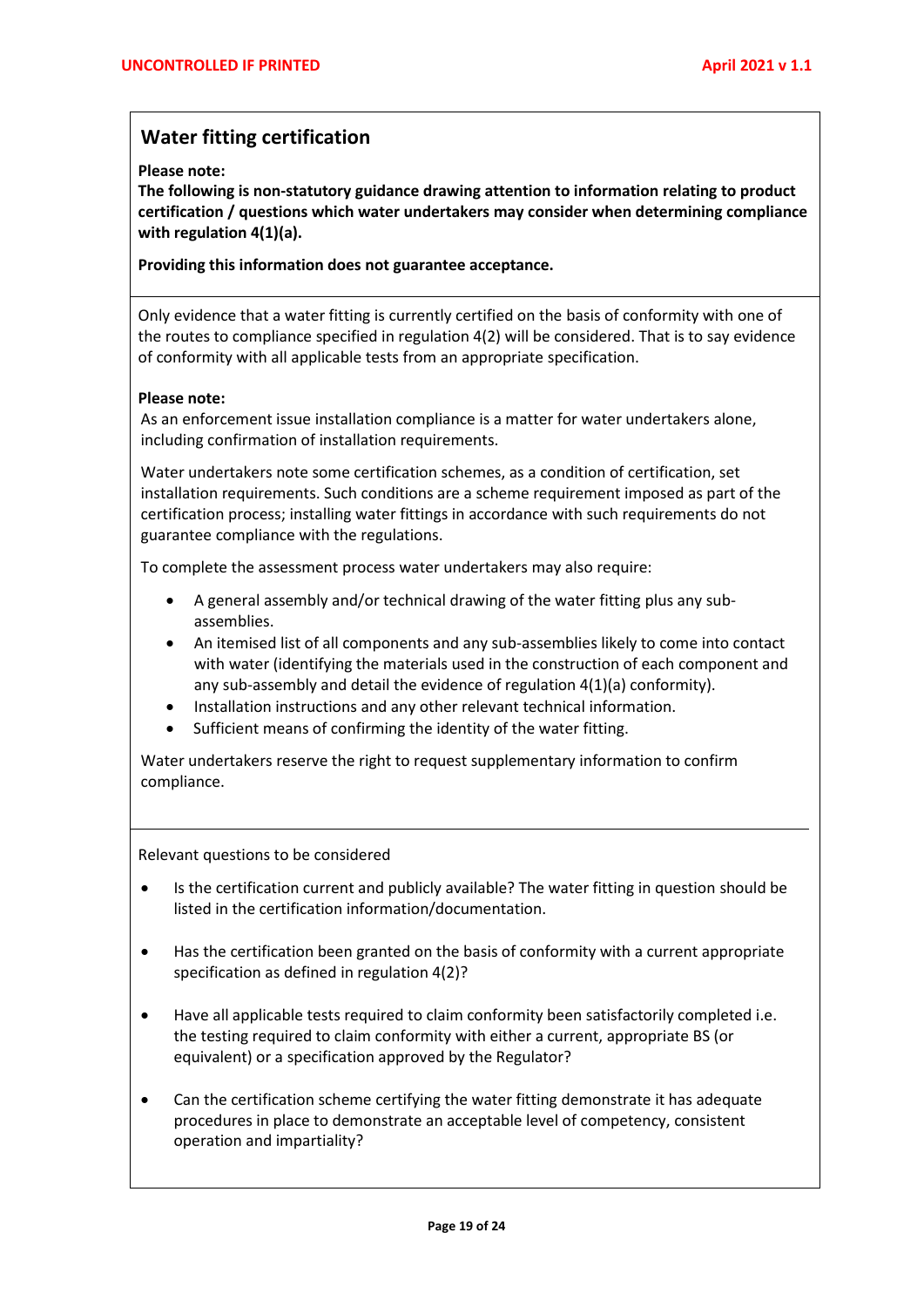For example, ISO/IEC 17065 accreditation awarded by an accreditation body which recognises and is a signatory to the International Laboratory Accreditation Co-operation (ILAC) and undertakes regular audits to provide confidence in on-going conformity.

• Has all the testing required to obtain the certification has been carried out by a test facility which is competent to test in an accurate and reproducible manner?

For example, has been carried out by a test facility with ISO/IEC 17025 accreditation awarded by an accreditation body which recognises and is a signatory to the International Laboratory Accreditation Co-operation (ILAC) for that testing.

• Was the sample tested to obtain the certification drawn from a production batch and sufficiently representative?

All design and size of backflow prevention devices and arrangements, including those in an appliance, should be tested.

For all other types of water fittings/assemblies if not part of a range the water fitting in question should have been tested. In the case of a range of water fittings the sample(s) tested should be sufficiently representative to demonstrate all the water fittings in the range should be considered as satisfying the requirements of regulation 4(1)(a).

- Does the scope of certification cover the maximum operating temperature and pressure of the system it is to form part of?
- If the water fitting is to be used as part of a wholesome water system BS 6920 conformity (or equivalent) for all non-metallic components in contact with water is required.

Does the scope of the certification include conformity with the current version of BS 6920 (or equivalent)? If not separate evidence of conformity will be required.

Evidence of BS 6920 (or equivalent) conformity should demonstrate the material is suitable for use at the maximum operating temperature it is intended to be exposed to.

• Is the marking sufficient to verify identity? If not supplementary evidence to confirm identity should be provided.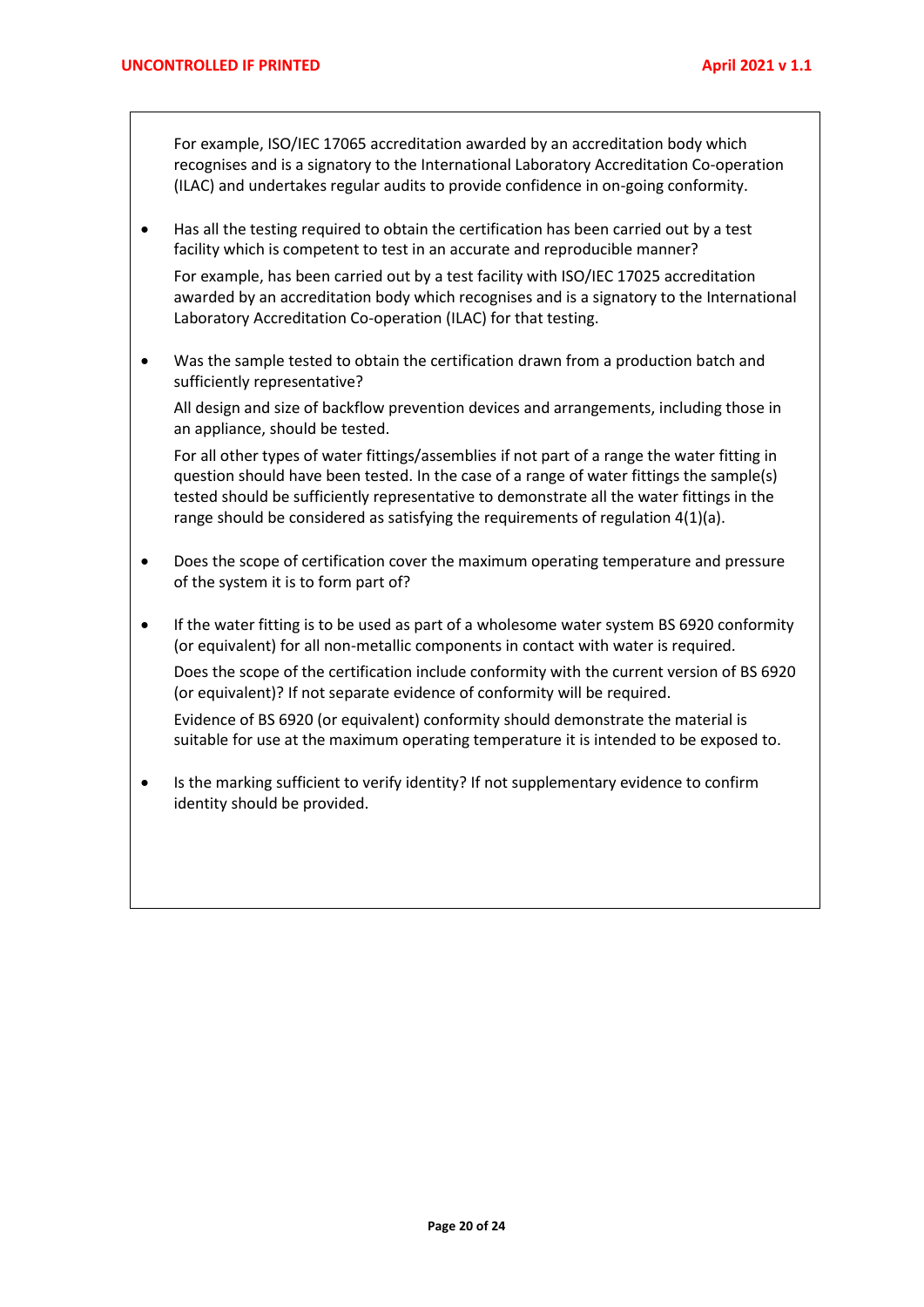# **Performance testing: test report verifying conformity with an appropriate British Standard or equivalent**

#### **Please note:**

**The following is non-statutory guidance drawing attention to information relating to conformity with an appropriate British Standard or equivalent / questions which water undertakers may consider when determining compliance with regulation 4(1)(a).** 

**Providing this information does not guarantee acceptance.** 

Only evidence that a water fitting is currently certified on the basis of conformity with one of the routes to compliance specified in regulation 4(2) will be considered. That is to say evidence of conformity with all applicable tests from an appropriate specification.

#### **Please note:**

As an enforcement issue installation compliance is a matter for water undertakers alone, including confirmation of installation requirements.

To complete the assessment process water undertakers may also require:

- A general assembly and/or technical drawing of the water fitting plus any subassemblies.
- An itemised list of all components and any sub-assemblies likely to come into contact with water (identifying the materials used in the construction of each component and any sub-assembly and detail the evidence of regulation 4(1)(a) conformity).
- Installation instructions and any other relevant technical information.
- Sufficient means of confirming the identity of the water fitting.

Where water is required to be wholesome BS 6920 conformity (or equivalent) for all nonmetallic components in contact with water is required.

Even if the scope of a BS requires conformity with BS 6920 as a specific rather than general requirement a water undertaker is likely request further information to confirm conformity with the current version of BS 6920.

Evidence of BS 6920 (or equivalent) conformity should demonstrate the material is suitable for use at the maximum operating temperature of the system it is intended to be exposed to.

Water undertakers reserve the right to request supplementary information to confirm compliance.

Relevant questions to be considered:

To demonstrate conformity with an appropriate British Standard (or equivalent) a test report should:

- Be provided in English.
- Be either the original test report, a translation approved by the issuing organisation or a certified electronic copy: a précis or summary will not be acceptable.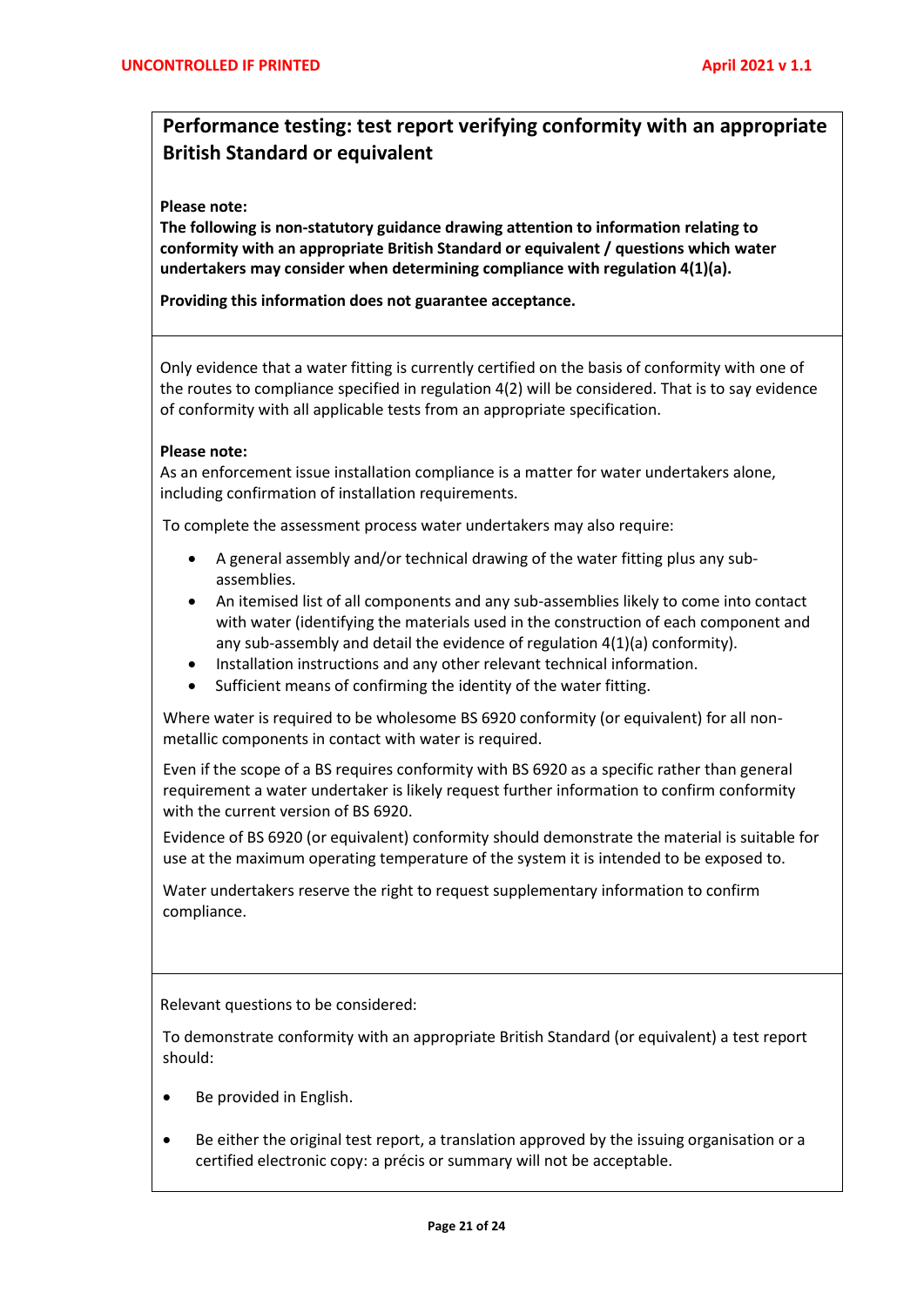- Be for a current and appropriate British Standard (BS) (or equivalent).
- Confirm all the applicable testing required to claim conformity with the current, appropriate BS (or equivalent) have been satisfactorily completed. That is to say all applicable tests (as opposed to most or some) specified in the performance specification have been completed successfully.

Individual water fittings should demonstrate compliance with regulation 4(1)(a) by conformity with one, not a combination, of the routes specified in regulation 4(2). There can be no 'mixing and matching' of performance specifications except in the case of an assembly of water fittings. It may be acceptable for individual water fittings making up an assembly to demonstrate conformity in their own right. That is to say different routes to demonstrate compliance may be used for the water fittings which are constituent parts of an assembly.

Please note in such cases, if applicable, evidence of compliance with product specific performance requirements applicable to the assembly, for example flow and consumption rates, should also be provided.

• Confirm testing has been undertaken at a facility competent to carry it out.

If the test facility does not have ISO/IEC 17025 accreditation, awarded by a body that recognises and is a signatory to the International Laboratory Accreditation Co-operation (ILAC), for all the performance testing carried out alternative evidence to demonstrate competency should be provided. Water undertakers may consider test reports issued by non-accredited test facilities provided they are able to demonstrate an acceptable level of competency and ability to produce accurate and reproducible tests. Contact the test facility for further information.

• Identify the test sample. If the water fitting in question is not listed in the test report was the sample(s) tested sufficiently representative to demonstrate that water fitting satisfies the requirements of regulation 4(1)(a)?

A test report is required for all design and size of backflow prevention devices and arrangements, including those in an appliance, should be tested.

For all other types of water fittings/assemblies if not part of a range the water fitting in question should have been tested. In the case of a range of water fittings the sample(s) tested should be sufficiently representative to demonstrate all the water fittings in the range should be considered as satisfying the requirements of regulation 4(1)(a).

- Confirm the scope of the performance testing covers the maximum operating temperature and pressure of the system it is to form part of.
- Identify markings. Is the marking insufficient to verify identity? If not supplementary evidence to confirm identity should be provided.
- All test reports should be supported by an acceptable manufacturer's declaration. This should include confirmation there has been no modification or alteration to the product since it was tested, and the sample tested was drawn from a representative production batch.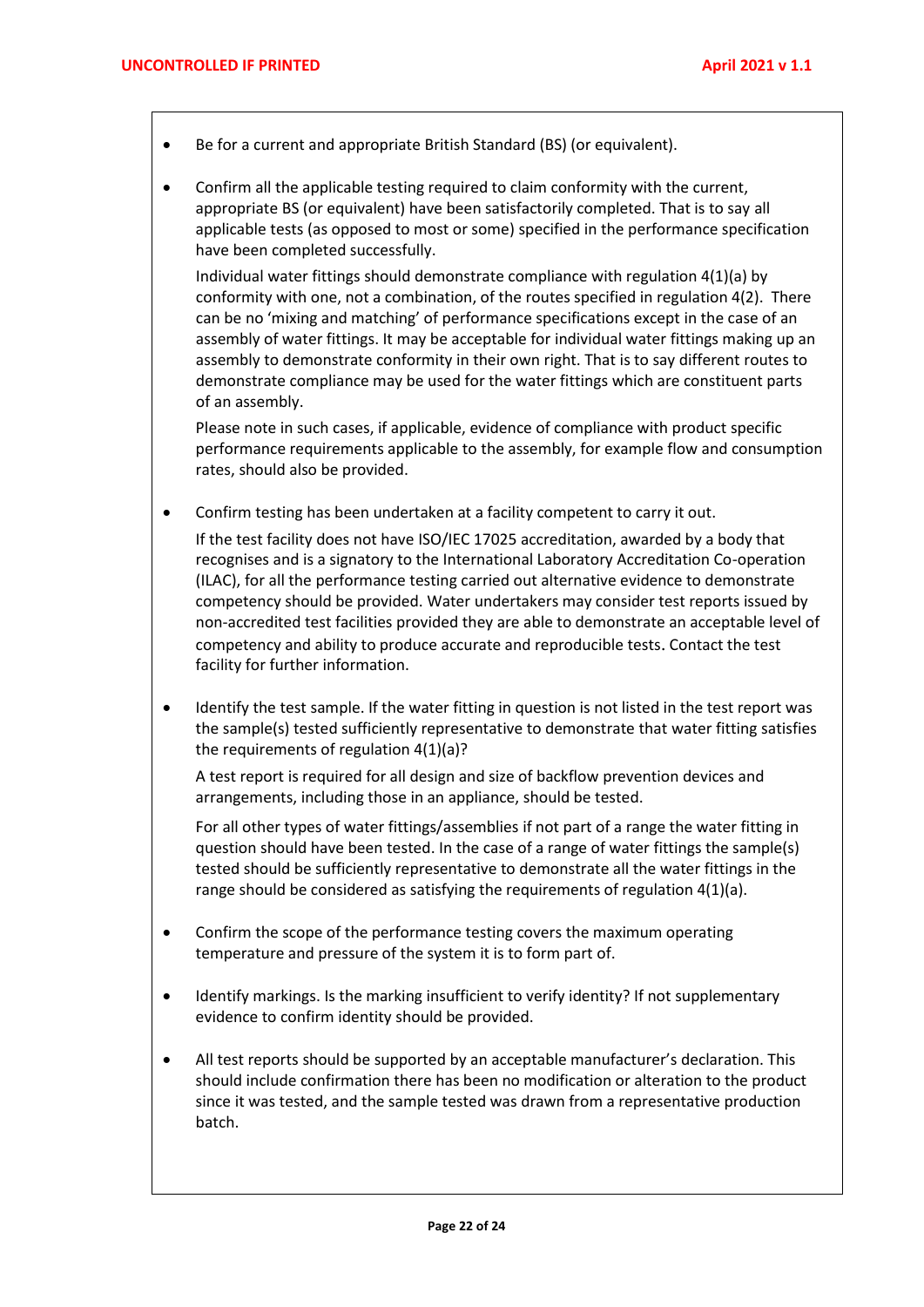# **Performance testing: test report verifying conformity with specification approved by the Regulator**

**Please note:**

**The following is non-statutory guidance drawing attention to information relating to conformity with a specification approved by the Regulator / questions which water undertakers may consider when determining compliance with regulation 4(1)(a).** 

**Providing this information does not guarantee acceptance.** 

In the case of some water fittings there are no applicable appropriate British Standards.

In the absence of an appropriate mechanical performance specification the only way to demonstrate compliance with the requirements of Regulation 4(2) is conformity with the Regulators' Specification for water fittings and/or the Regulators' Specification for WCs.

The Regulators' Specification for fittings is made up of a number of individual test code sheets (TCS) which have been approved by the Secretary of State pursuant to the regulations. To claim conformity, compliance with all applicable TCS should be evidenced.

**Please note: this guidance only provides advice in respect of the Regulators' Specification for fittings.** 

#### **Please note:**

As an enforcement issue installation compliance is a matter for water undertakers alone, including confirmation of installation requirements.

To complete the assessment process water undertakers may also require: • A general assembly and/or technical drawing of the water fitting plus any sub-assemblies. • An itemised list of all components and any sub-assemblies likely to come into contact with water. (identifying the materials used in the construction of each component and any subassembly and detail the evidence of regulation 4(1)(a) conformity).

Installation instructions and any other relevant technical information. Sufficient means of confirming the identity of the water fitting.

Unless otherwise agreed with the water undertaker the maximum operating pressure of water fitting will be determined by the lowest test pressure parameter applied.

Where water is required to be wholesome BS 6920 conformity (or equivalent) for all nonmetallic components in contact with water is required.

Evidence of BS 6920 (or equivalent) conformity should demonstrate the material is suitable for use at the maximum operating temperature of the system it is intended to be exposed to.

Water undertakers reserve the right to request supplementary information to confirm compliance.

Relevant questions to be considered:

To demonstrate evidence of conformity with the Regulators' Specification test report should:

Be provided in English.